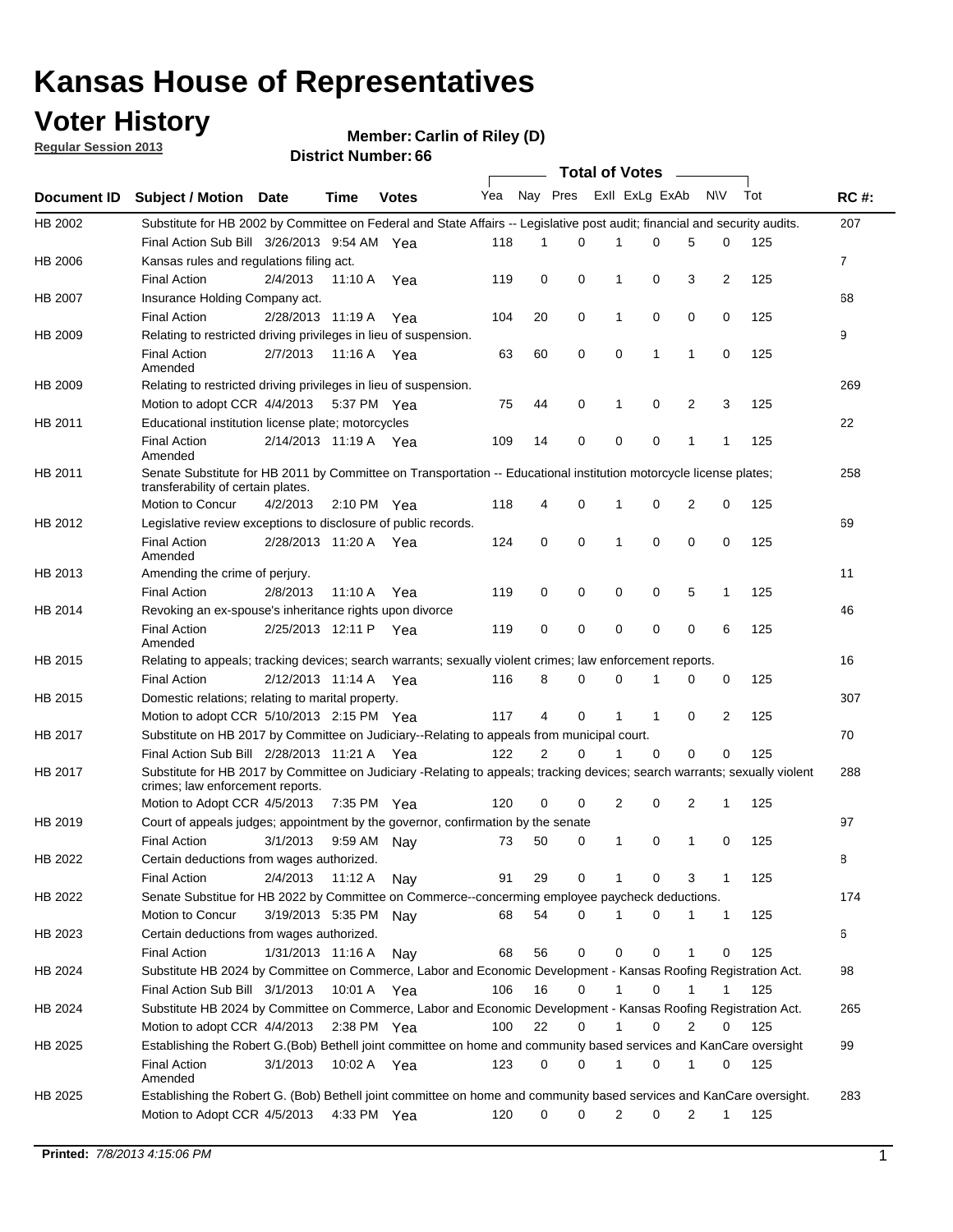### **Voter History**

**Member: Carlin of Riley (D)** 

**Regular Session 2013**

|                    |                                                                                                                                                                                                                                                       |                       |             |              |     |                         | <b>Total of Votes</b> |                |   |                |           |     |             |
|--------------------|-------------------------------------------------------------------------------------------------------------------------------------------------------------------------------------------------------------------------------------------------------|-----------------------|-------------|--------------|-----|-------------------------|-----------------------|----------------|---|----------------|-----------|-----|-------------|
| <b>Document ID</b> | <b>Subject / Motion Date</b>                                                                                                                                                                                                                          |                       | Time        | <b>Votes</b> | Yea | Nay Pres Exll ExLg ExAb |                       |                |   |                | <b>NV</b> | Tot | <b>RC#:</b> |
| HB 2028            | Providing for venue in Shawnee County District Court in certain forfeiture proceedings                                                                                                                                                                |                       |             |              |     |                         |                       |                |   |                |           |     | 12          |
|                    | <b>Final Action</b><br>Amended                                                                                                                                                                                                                        | 2/8/2013              | 11:12 A     | Yea          | 119 | 1                       | 0                     | 0              | 0 | 5              | 0         | 125 |             |
| HB 2028            | Providing for venue in Shawnee County District Court in certain forfeiture proceedings                                                                                                                                                                |                       |             |              |     |                         |                       |                |   |                |           |     | 199         |
|                    | Motion to Concur                                                                                                                                                                                                                                      | 3/25/2013 9:36 AM Yea |             |              | 120 | 0                       | 0                     | 2              | 0 | 2              | 1         | 125 |             |
| HB 2030            | Creating wounded warrior deer hunting permits for injured combat veterans.                                                                                                                                                                            |                       |             |              |     |                         |                       |                |   |                |           |     | 25          |
|                    | <b>Final Action</b><br>Amended                                                                                                                                                                                                                        | 2/15/2013 11:16 A     |             | Yea          | 115 | 0                       | 0                     | 2              | 2 | 3              | 3         | 125 |             |
| HB 2033            | Concerning the regulation of knives                                                                                                                                                                                                                   |                       |             |              |     |                         |                       |                |   |                |           |     | 143         |
|                    | <b>Final Action</b>                                                                                                                                                                                                                                   | 3/7/2013              | 12:12 P     | Nav          | 93  | 28                      | 0                     | 1              | 0 | 3              | 0         | 125 |             |
| HB 2033            | Concerning the regulation of knives.                                                                                                                                                                                                                  |                       |             |              |     |                         |                       |                |   |                |           |     | 270         |
|                    | Motion to adopt CCR 4/4/2013                                                                                                                                                                                                                          |                       | 5:43 PM Nay |              | 95  | 26                      | 0                     |                | 0 | 3              | 0         | 125 |             |
| HB 2034            | Human trafficking; crimes of commercial sexual exploitation of a child, selling sexual relations, promoting the sale of sexual<br>relations and buying sexual relations; children in need of care; staff secure faciliies.                            |                       |             |              |     |                         |                       |                |   |                |           |     | 17          |
|                    | <b>Final Action</b><br>Amended                                                                                                                                                                                                                        | 2/12/2013 11:16 A Yea |             |              | 124 | 0                       | 0                     | 0              | 1 | 0              | 0         | 125 |             |
| HB 2034            | S Sub for HB 2034 by Committee on Judiciary - Human trafficking; crimes of commercial sexual exploitation of a child, selling<br>sexual relations, promoting the sale of sexual relations and buying sexual relations; children in need of care;staff |                       |             |              |     |                         |                       |                |   |                |           |     | 282         |
|                    | Motion to Adopt CCR 4/5/2013 4:18 PM Yea                                                                                                                                                                                                              |                       |             |              | 120 | 0                       | 0                     | $\overline{2}$ | 0 | $\overline{2}$ | 1         | 125 |             |
| HB 2035            | Cities; experience requirements for plumbers, electricians and certain mechanical contractors.                                                                                                                                                        |                       |             |              |     |                         |                       |                |   |                |           |     | 29          |
|                    | <b>Final Action</b>                                                                                                                                                                                                                                   | 2/18/2013 11:16 A     |             | Yea          | 117 | 2                       | 0                     | 2              | 0 | 4              | 0         | 125 |             |
| HB 2037            | Public property; religious displays; other displays.                                                                                                                                                                                                  |                       |             |              |     |                         |                       |                |   |                |           |     | 176         |
|                    | <b>Final Action</b>                                                                                                                                                                                                                                   | 3/20/2013 10:27 A     |             | Yea          | 120 | 3                       | 0                     |                | 0 | 1              | 0         | 125 |             |
| HB 2041            | Criminal history record information; definition; municipal court reporting; district court reporting.                                                                                                                                                 |                       |             |              |     |                         |                       |                |   |                |           |     | 19          |
|                    | <b>Final Action</b>                                                                                                                                                                                                                                   | 2/13/2013 11:23 A     |             | Yea          | 119 | 3                       | 0                     | $\Omega$       | 0 | 3              | 0         | 125 |             |
| HB 2042            | Appraisal of property for taxation purposes; appeals; changes.                                                                                                                                                                                        |                       |             |              |     |                         |                       |                |   |                |           |     | 158         |
|                    | <b>Final Action</b><br>Amended                                                                                                                                                                                                                        | 3/18/2013 11:19 A Yea |             |              | 109 | 12                      | 0                     | 2              | 0 | 2              | 0         | 125 |             |
| HB 2043            | Aggravated battery; driving under the influence.                                                                                                                                                                                                      |                       |             |              |     |                         |                       |                |   |                |           |     | 100         |
|                    | <b>Final Action</b><br>Amended                                                                                                                                                                                                                        | 3/1/2013              |             | 10:03 A Yea  | 123 | 0                       | 0                     | 1              | 0 | 1              | 0         | 125 |             |
| HB 2043            | Senate Substitute for HB 2043 by Committee on Judiciary - Attorney general; duties and responsibilities; notice of intent to<br>seek the death penalty.                                                                                               |                       |             |              |     |                         |                       |                |   |                |           |     | 271         |
|                    | Motion to adopt CCR 4/4/2013                                                                                                                                                                                                                          |                       |             | 5:48 PM Yea  | 121 | 0                       | 0                     | 1              | 0 | 3              | 0         | 125 |             |
| HB 2044            | Increasing the penalty for a person who distributes a controlled substance that causes great bodily harm or death.                                                                                                                                    |                       |             |              |     |                         |                       |                |   |                |           |     | 101         |
|                    | <b>Final Action</b><br>Amended                                                                                                                                                                                                                        | 3/1/2013              | 10:05 A     | Yea          | 112 | 11                      | 0                     | 1              | 0 | 1              | 0         | 125 |             |
| HB 2047            | Requiring certain municipalities to vote to increase property tax revenues over previous year when such increase exceeds<br>inflation; publication.                                                                                                   |                       |             |              |     |                         |                       |                |   |                |           |     | 186         |
|                    | <b>Final Action</b><br>Amended                                                                                                                                                                                                                        | 3/21/2013 11:29 A     |             | Nav          | 68  | 53                      | 0                     | 1              | 0 | 3              | 0         | 125 |             |
| HB 2049            | Kansas department of agriculture; increasing certain fees and eliminating sunsets on various program fees.                                                                                                                                            |                       |             |              |     |                         |                       |                |   |                |           |     | 59          |
|                    | <b>Final Action</b><br>Amended                                                                                                                                                                                                                        | 2/27/2013 12:23 P     |             | Yea          | 77  | 46                      | 0                     | 1              | 0 |                | 0         | 125 |             |
| HB 2049            | Kansas department of agriculture; increasing certain fees; concerning sunsets on various program fees.                                                                                                                                                |                       |             |              |     |                         |                       |                |   |                |           |     | 324         |
|                    | Motion to adopt CCR 6/2/2013                                                                                                                                                                                                                          |                       | 12:28 A     | Nav          | 45  | 64                      | 0                     | 1              | 0 | 6              | 9         | 125 |             |
| HB 2050            | Agriculture; agricultural chemical registration; pesticide business liablity insurance; repeal of the Kansas agricultural liming<br>materials act.                                                                                                    |                       |             |              |     |                         |                       |                |   |                |           |     | 60          |
|                    | <b>Final Action</b><br>Amended                                                                                                                                                                                                                        | 2/27/2013 12:25 P     |             | Yea          | 103 | 20                      | 0                     |                | 0 | 1              | 0         | 125 |             |
| HB 2051            | Substitute for HB 2051 by Committee on Agriculture and Natural Resources--Amending provisions relating to dams,<br>obstructions, sstreams and water flex accounts and transfer permits.                                                               |                       |             |              |     |                         |                       |                |   |                |           |     | 50          |
|                    | Final Action Sub Bill 2/26/2013 2:12 PM Yea                                                                                                                                                                                                           |                       |             |              | 117 | $\overline{c}$          | 0                     | 0              | 0 | 0              | 6         | 125 |             |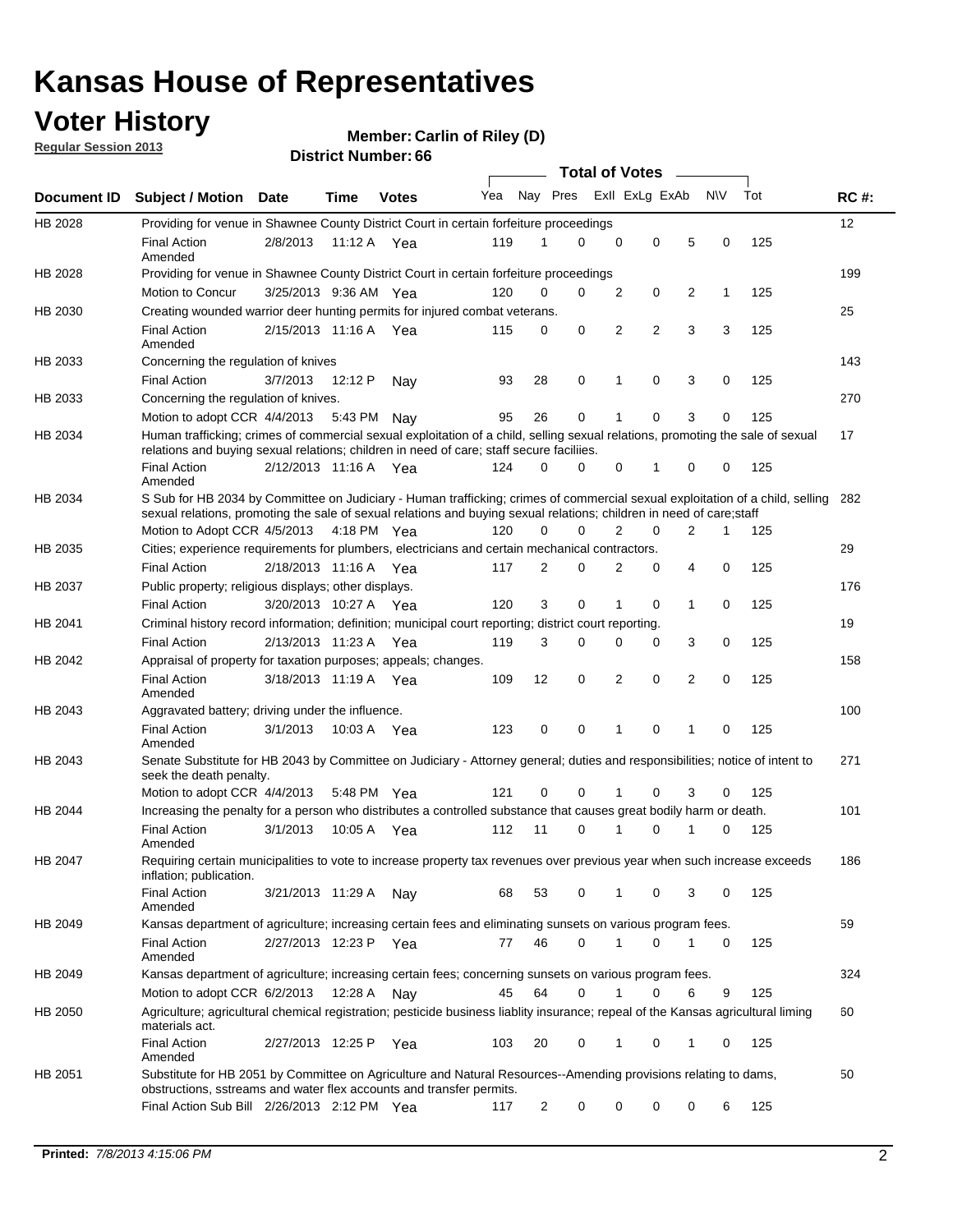### **Voter History**

**Member: Carlin of Riley (D)** 

**Regular Session 2013**

|             |                                                                                                                                                                                                                                          |                       |         | <b>DISTRICT MAILINGL. 00</b> |     |              |             | Total of Votes – |                |                |                |                |     |             |
|-------------|------------------------------------------------------------------------------------------------------------------------------------------------------------------------------------------------------------------------------------------|-----------------------|---------|------------------------------|-----|--------------|-------------|------------------|----------------|----------------|----------------|----------------|-----|-------------|
| Document ID | <b>Subject / Motion</b>                                                                                                                                                                                                                  | <b>Date</b>           | Time    | <b>Votes</b>                 | Yea |              | Nay Pres    |                  | Exll ExLg ExAb |                |                | <b>NV</b>      | Tot | <b>RC#:</b> |
| HB 2052     | Discharging a firearm inside or into a city; unlawful acts; exceptions.                                                                                                                                                                  |                       |         |                              |     |              |             |                  |                |                |                |                |     | 155         |
|             | <b>Final Action</b><br>Amended                                                                                                                                                                                                           | 3/14/2013 11:20 A Yea |         |                              | 121 | 2            | 0           |                  | 0              | 0              | 2              | 0              | 125 |             |
| HB 2052     | Senate Substitute for HB 2052 by Committee on Federal and State Affairs - Concerning firearms; personal and family<br>protection act; concealed handguns in public building; other changes; unlawful discharge of a firearm inside city. |                       |         |                              |     |              |             |                  |                |                |                |                |     | 300         |
|             | Motion to Adopt CCR 4/5/2013 10:24 P Yea                                                                                                                                                                                                 |                       |         |                              | 104 | 16           | $\Omega$    |                  | 2              | 0              | 2              | 1              | 125 |             |
| HB 2055     | Personal and Familly Protection Act; public buildings; adequate security.                                                                                                                                                                |                       |         |                              |     |              |             |                  |                |                |                |                |     | 156         |
|             | <b>Final Action</b><br>Amended                                                                                                                                                                                                           | 3/14/2013 11:26 A     |         | Nav                          | 84  | 38           | 0           |                  | $\mathbf 0$    | 0              | $\overline{2}$ | 1              | 125 |             |
| HB 2057     | Concerning property taxation; relating to county appraisers; appointing interim appraiser.                                                                                                                                               |                       |         |                              |     |              |             |                  |                |                |                |                |     | 208         |
|             | <b>Final Action</b>                                                                                                                                                                                                                      | 3/26/2013 9:55 AM Yea |         |                              | 119 | 0            | 0           |                  | 1              | 0              | 5              | 0              | 125 |             |
| HB 2058     | Taxation of helium and certain other gases under mineral severance tax, and prohibition of certain refunds related thereto.                                                                                                              |                       |         |                              |     |              |             |                  |                |                |                |                |     | 159         |
|             | <b>Final Action</b>                                                                                                                                                                                                                      | 3/18/2013 11:21 A Yea |         |                              | 119 | 2            | 0           |                  | 2              | 0              | 2              | 0              | 125 |             |
| HB 2059     | Income tax deductions and modifications and severance tax exemptions; basis of partner's interest and shareholder's stock;<br>statutory clarification.                                                                                   |                       |         |                              |     |              |             |                  |                |                |                |                |     | 14          |
|             | <b>Final Action</b><br>Amended                                                                                                                                                                                                           | 2/11/2013 11:42 A     |         | Yea                          | 122 | 2            | 0           |                  | $\Omega$       | 0              | 1              | 0              | 125 |             |
| HB 2059     | Income tax deductions and modifications and severance tax exemptions; basis of partner's interest and shareholder's stock;<br>statutory clarification.                                                                                   |                       |         |                              |     |              |             |                  |                |                |                |                |     | 293         |
|             | <b>Motion to Concur</b>                                                                                                                                                                                                                  | 4/5/2013              |         | 8:14 PM Nav                  | 0   | 120          | 0           |                  | 2              | $\Omega$       | 2              | 1              | 125 |             |
| HB 2059     | Income tax rates, deductions and credits; rural opportunity zones; sales tax rates and distribution of revenue; severance tax;<br>and property tax exemptions for IRB property and property damaged by natural disaster.                 |                       |         |                              |     |              |             |                  |                |                |                |                |     | 322         |
|             | Motion to adopt CCR 6/2/2013                                                                                                                                                                                                             |                       | 12:11 A | Nav                          | 69  | 45           | 0           |                  | $\mathbf{1}$   | 0              | 6              | 4              | 125 |             |
| HB 2060     | Prohibiting certain confined persons from receiving food sales tax refunds and homestead property tax refunds.                                                                                                                           |                       |         |                              |     |              |             |                  |                |                |                |                |     | 10          |
|             | <b>Final Action</b><br>Amended                                                                                                                                                                                                           | 2/7/2013              | 11:18 A | Yea                          | 123 | 0            | $\Omega$    |                  | $\Omega$       | 1              | 1              | 0              | 125 |             |
| HB 2065     | Creating the crime of home improvement fraud.                                                                                                                                                                                            |                       |         |                              |     |              |             |                  |                |                |                |                |     | 20          |
|             | <b>Final Action</b><br>Amended                                                                                                                                                                                                           | 2/13/2013 11:26 A Yea |         |                              | 106 | 16           | $\mathbf 0$ |                  | $\mathbf 0$    | 0              | 3              | 0              | 125 |             |
| HB 2066     | Physical therapists; evaluation and treatment of patients.                                                                                                                                                                               |                       |         |                              |     |              |             |                  |                |                |                |                |     | 26          |
|             | <b>Final Action</b><br>Amended                                                                                                                                                                                                           | 2/15/2013 11:18 A Yea |         |                              | 98  | 16           | 0           |                  | 2              | $\overline{2}$ | 3              | 4              | 125 |             |
| HB 2067     | Board of nursing; assistant attorneys general.                                                                                                                                                                                           |                       |         |                              |     |              |             |                  |                |                |                |                |     | 15          |
|             | <b>Final Action</b>                                                                                                                                                                                                                      | 2/11/2013 11:44 A Yea |         |                              | 123 | 1            | $\mathbf 0$ |                  | 0              | 0              | 1              | 0              | 125 |             |
| HB 2069     | Public policy; certain city ordinances and county resolutions declared void.                                                                                                                                                             |                       |         |                              |     |              |             |                  |                |                |                |                |     | 102         |
|             | <b>Final Action</b><br>Amended                                                                                                                                                                                                           | 3/1/2013              | 10:06 A | Nav                          | 92  | 31           | $\Omega$    |                  | 1              | $\Omega$       | 1              | $\Omega$       | 125 |             |
| HB 2069     | Public policy; certain city ordinances and county resolutions declared void.                                                                                                                                                             |                       |         |                              |     |              |             |                  |                |                |                |                |     | 292         |
|             | Motion to Concur                                                                                                                                                                                                                         | 4/5/2013              |         | 8:04 PM Nay                  | 88  | 32           | 0           |                  | $\overline{2}$ | 0              | $\overline{2}$ | 1              | 125 |             |
| HB 2070     | Appearance bond conditions; surety and bounty hunter regulation.                                                                                                                                                                         |                       |         |                              |     |              |             |                  |                |                |                |                |     | 103         |
|             | <b>Final Action</b><br>Amended                                                                                                                                                                                                           | 3/1/2013              |         | 10:08 A Yea                  | 122 | $\mathbf{1}$ | $\mathbf 0$ |                  | $\mathbf{1}$   | 0              | $\mathbf{1}$   | 0              | 125 |             |
| HB 2074     | Cities and counties; solid waste disposal areas; restrictions.                                                                                                                                                                           |                       |         |                              |     |              |             |                  |                |                |                |                |     | 139         |
|             | <b>Emergency Final</b><br><b>Action Amend</b>                                                                                                                                                                                            | 3/1/2013              |         | 1:11 PM Nay                  | 102 | 19           | 0           |                  | $\mathbf{1}$   | 0              | 1              | $\overline{2}$ | 125 |             |
| HB 2075     | Cities; qualifications and rehabilitation of abandoned property.                                                                                                                                                                         |                       |         |                              |     |              |             |                  |                |                |                |                |     | 61          |
|             | <b>Final Action</b><br>Amended                                                                                                                                                                                                           | 2/27/2013 12:27 P     |         | Yea                          | 72  | 51           | 0           |                  | 1              | 0              | 1              | 0              | 125 |             |
| HB 2077     | Granting professional licenses to military service members.                                                                                                                                                                              |                       |         |                              |     |              |             |                  |                |                |                |                |     | 51          |
|             | <b>Final Action</b><br>Amended                                                                                                                                                                                                           | 2/26/2013 2:13 PM Yea |         |                              | 119 | 0            | 0           |                  | 2              | 0              | 2              | 2              | 125 |             |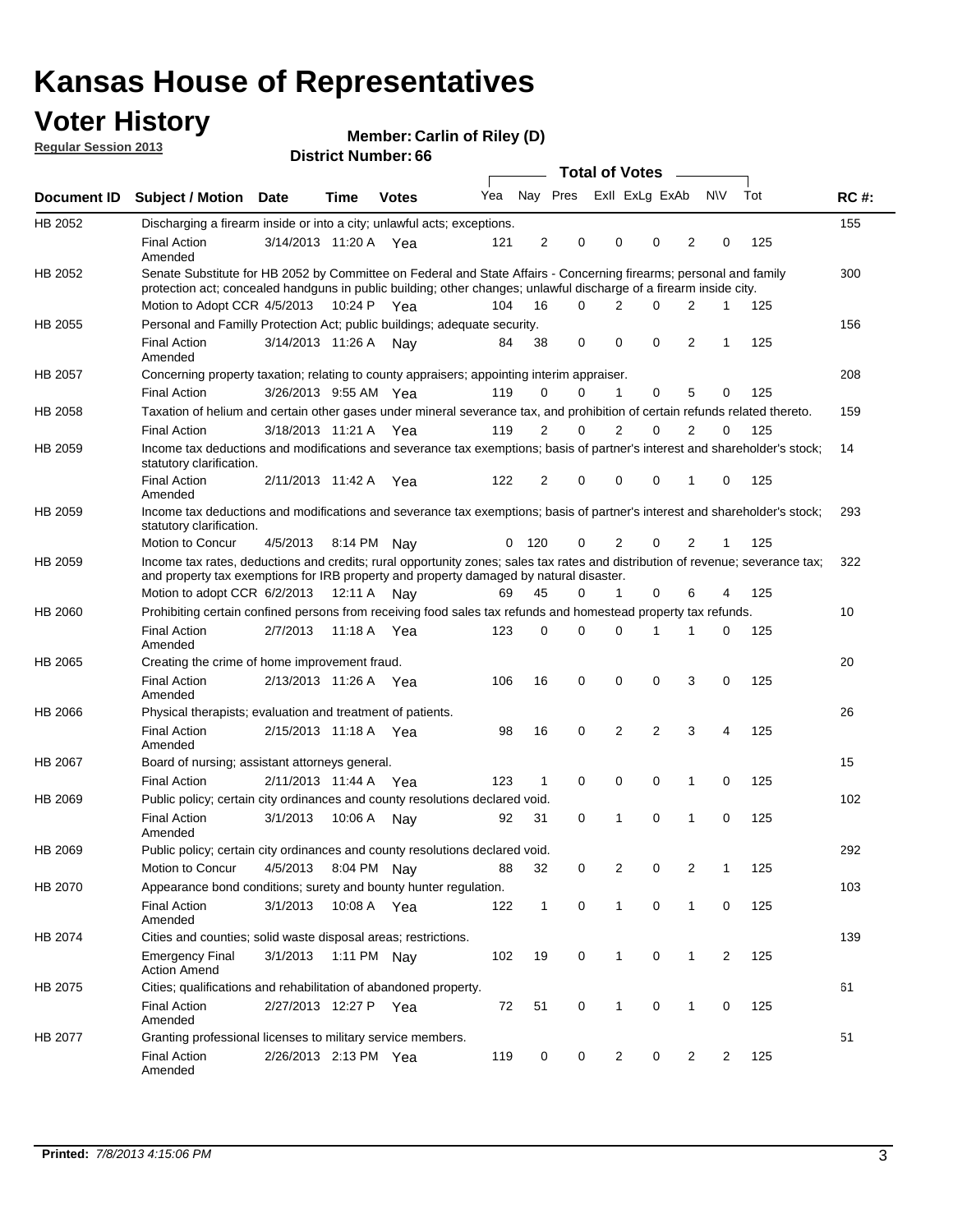### **Voter History**

**Member: Carlin of Riley (D)** 

**Regular Session 2013**

|                    |                                                                                                                                                                                                       |                       |             |              |     |          |   | <b>Total of Votes</b> |             |              |                |     |             |
|--------------------|-------------------------------------------------------------------------------------------------------------------------------------------------------------------------------------------------------|-----------------------|-------------|--------------|-----|----------|---|-----------------------|-------------|--------------|----------------|-----|-------------|
| <b>Document ID</b> | Subject / Motion Date                                                                                                                                                                                 |                       | <b>Time</b> | <b>Votes</b> | Yea | Nay Pres |   | Exll ExLg ExAb        |             |              | <b>NV</b>      | Tot | <b>RC#:</b> |
| HB 2078            | Authorizing certain licensing boards to accept education, training or experience completed in the military towards licensure in<br>this state.                                                        |                       |             |              |     |          |   |                       |             |              |                |     | 52          |
|                    | <b>Final Action</b><br>Amended                                                                                                                                                                        | 2/26/2013 2:14 PM Yea |             |              | 119 | 0        | 0 | 2                     | 0           | 2            | 2              | 125 |             |
| HB 2078            | Authorizing certain licensing boards to accept education, training or experience of military service members towards obtaining 275<br>licensure in this state.                                        |                       |             |              |     |          |   |                       |             |              |                |     |             |
|                    | Motion to adopt CCR 4/5/2013                                                                                                                                                                          |                       | 11:42 A     | Yea          | 120 | 0        | 0 | 2                     | 0           | 3            | 0              | 125 |             |
| HB 2081            | Forfeiture of property related to violations of certain criminal acts.                                                                                                                                |                       |             |              |     |          |   |                       |             |              |                |     | 18          |
|                    | <b>Final Action</b><br>Amended                                                                                                                                                                        | 2/12/2013 11:17 A Yea |             |              | 124 | 0        | 0 | 0                     | 1           | 0            | 0              | 125 |             |
| HB 2081            | Forfeiture of property related to violations of certain criminal acts.                                                                                                                                |                       |             |              |     |          |   |                       |             |              |                |     | 306         |
|                    | Motion to adopt CCR 5/10/2013 10:38 A                                                                                                                                                                 |                       |             | Yea          | 121 | 0        | 0 | 1                     | 1           | 2            | 0              | 125 |             |
| HB 2083            | Public employees relations boards; assessment of certain costs.                                                                                                                                       |                       |             |              |     |          |   |                       |             |              |                |     | 104         |
|                    | <b>Final Action</b><br>Amended                                                                                                                                                                        | 3/1/2013              | 10:09 A     | Nav          | 87  | 36       | 0 | 1                     | 0           | 1            | 0              | 125 |             |
| HB 2084            | Tax credits for community services contributions; youth apprenticeship and entrepreneurship.                                                                                                          |                       |             |              |     |          |   |                       |             |              |                |     | 105         |
|                    | <b>Final Action</b><br>Amended                                                                                                                                                                        | 3/1/2013              | 10:11 A Yea |              | 120 | 3        | 0 | 1                     | 0           | 1            | 0              | 125 |             |
| HB 2084            | Tax credits for community services contributions; youth apprenticeship and entrepreneurship.                                                                                                          |                       |             |              |     |          |   |                       |             |              |                |     | 316         |
|                    | Sub Motion to Concur 5/24/2013 9:33 AM Nay                                                                                                                                                            |                       |             |              |     | 5 109    | 0 | 1                     | $\mathbf 0$ | 9            | 1              | 125 |             |
| HB 2086            | Eligible infrastructure costs for tax increment financing and community improvement districts; bond repayment tax revenue<br>pledge requirements.                                                     |                       |             |              |     |          |   |                       |             |              |                |     | 160         |
|                    | <b>Final Action</b>                                                                                                                                                                                   | 3/18/2013 11:24 A     |             | Yea          | 61  | 60       | 0 | 2                     | 0           | 2            | 0              | 125 |             |
| HB 2086            | Eligible infrastructure costs for tax increment financing and community improvement districts; bond repayment tax revenue<br>pledge requirements.                                                     |                       |             |              |     |          |   |                       |             |              |                |     | 173         |
|                    | <b>Final Action</b>                                                                                                                                                                                   | 3/19/2013 5:25 PM     |             | Yea          | 81  | 41       | 0 | 1                     | 0           | 1            | 1              | 125 |             |
| HB 2091            | Publication of delinquent personal property tax statements.                                                                                                                                           |                       |             |              |     |          |   |                       |             |              |                |     | 161         |
|                    | <b>Final Action</b><br>Amended                                                                                                                                                                        | 3/18/2013 11:25 A Nay |             |              | 81  | 40       | 0 | 2                     | $\mathbf 0$ | 2            | 0              | 125 |             |
| HB 2093            | Amending the crime of identity theft.                                                                                                                                                                 |                       |             |              |     |          |   |                       |             |              |                |     | 106         |
|                    | <b>Final Action</b><br>Amended                                                                                                                                                                        | 3/1/2013              | 10:12 A Yea |              | 123 | 0        | 0 | 1                     | 0           | 1            | $\Omega$       | 125 |             |
| HB 2093            | Senate Substitute for HB 2093 by Committee on Judiciary - Identity theft and identity fraud; unlawful acts concerning<br>computers; DNA testing and exculpatory evidence; murder in the first degree. |                       |             |              |     |          |   |                       |             |              |                |     | 289         |
|                    | Motion to Adopt CCR 4/5/2013 7:49 PM Yea                                                                                                                                                              |                       |             |              | 118 | 2        | 0 | 2                     | 0           | 2            | 1              | 125 |             |
| HB 2094            | Student electronic privacy at public and private postsecondary educational institutions.                                                                                                              |                       |             |              |     |          |   |                       |             |              |                |     | 164         |
|                    | <b>Final Action</b><br>Amended                                                                                                                                                                        | 3/19/2013 10:33 A     |             | Yea          | 123 | 0        | 0 | 1                     | 0           | 1            | 0              | 125 |             |
| HB 2096            | Local governmental entities and investment of public moneys.                                                                                                                                          |                       |             |              |     |          |   |                       |             |              |                |     | 23          |
|                    | <b>Final Action</b>                                                                                                                                                                                   | 2/14/2013 11:21 A     |             | Yea          | 123 | 0        | 0 | 0                     | 0           | 1            | 1              | 125 |             |
| HB 2099            | Insurance- updating certain statutory references.                                                                                                                                                     |                       |             |              |     |          |   |                       |             |              |                |     | 71          |
|                    | <b>Final Action</b><br>Amended                                                                                                                                                                        | 2/28/2013 11:23 A Yea |             |              | 124 | 0        | 0 | $\mathbf{1}$          | 0           | 0            | 0              | 125 |             |
| HB 2101            | Interstate transmission siting compact.                                                                                                                                                               |                       |             |              |     |          |   |                       |             |              |                |     | 209         |
|                    | Final Action<br>Amended                                                                                                                                                                               | 3/26/2013 9:56 AM Yea |             |              | 118 | 1        | 0 | 1                     | 0           | 5            | 0              | 125 |             |
| HB 2105            | Substitute HB 2105 by Committee on Commerce, Labor and Economic Development - Employment security law.                                                                                                |                       |             |              |     |          |   |                       |             |              |                |     | 107         |
|                    | Final Action Sub Bill 3/1/2013                                                                                                                                                                        |                       | 10:13 A Nay |              | 88  | 35       | 0 |                       | 0           | 1            | 0              | 125 |             |
| HB 2105            | Substitute HB 2105 by Committee on Commerce, Labor and Economic Development - Employment security law.                                                                                                |                       |             |              |     |          |   |                       |             |              |                |     | 298         |
|                    | Motion to adopt CCR 4/5/2013                                                                                                                                                                          |                       | 9:46 PM Nay |              | 89  | 31       | 0 | 2                     | 0           | 2            | 1              | 125 |             |
| HB 2106            | Portable electronics insurance act.                                                                                                                                                                   |                       |             |              |     |          |   |                       |             |              |                |     | 133         |
|                    | Emergency Final<br>Action                                                                                                                                                                             | 3/1/2013              | 1:03 PM Yea |              | 117 | 4        | 0 | $\mathbf{1}$          | 0           | $\mathbf{1}$ | $\overline{2}$ | 125 |             |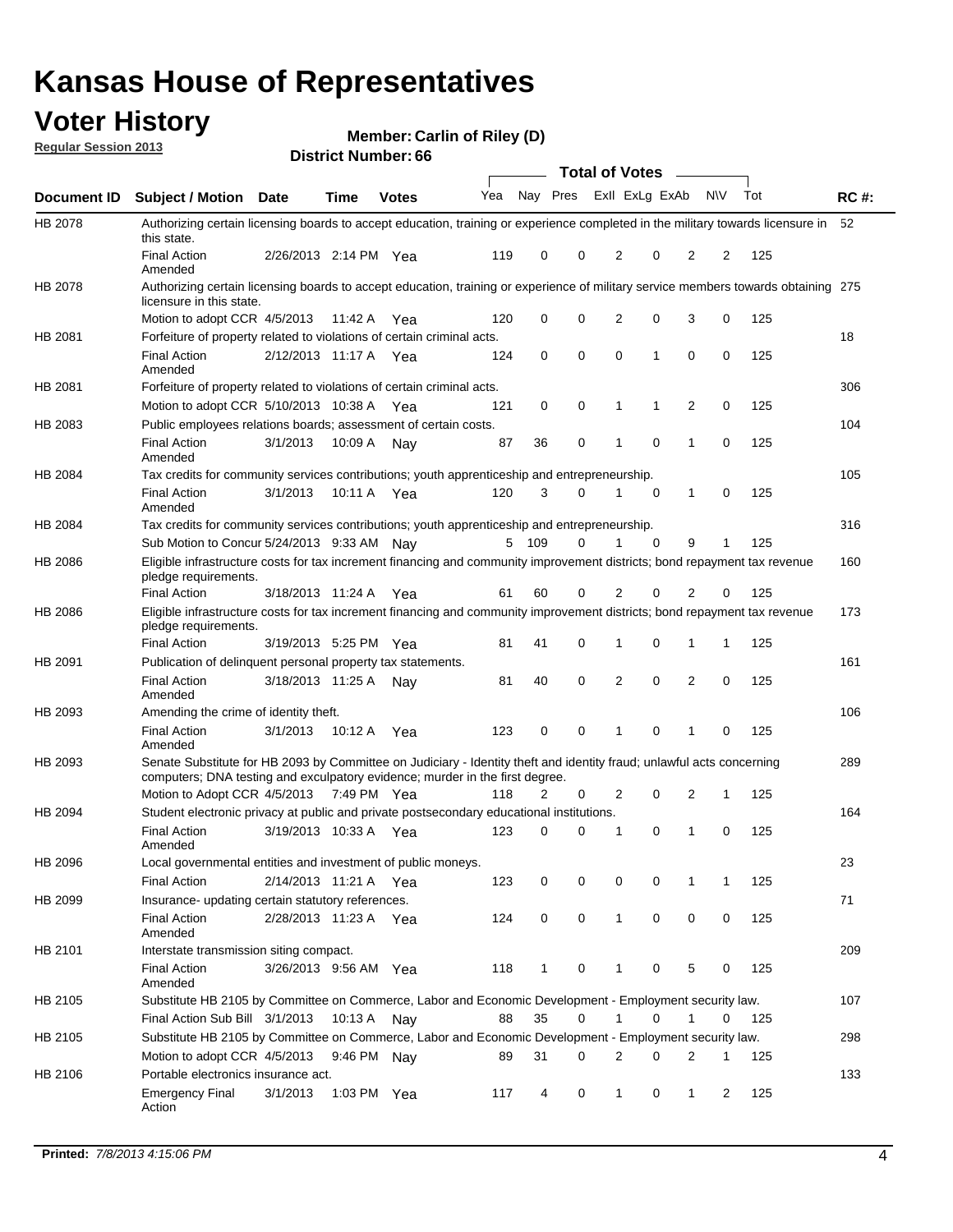### **Voter History**

**Member: Carlin of Riley (D)** 

**Regular Session 2013**

|             |                                                                                                                                                                                                                                                                      |                       |             | טט וסווווטנו ועווווטכו |     |                |             | <b>Total of Votes</b> |   | $\sim$         |                |     |             |
|-------------|----------------------------------------------------------------------------------------------------------------------------------------------------------------------------------------------------------------------------------------------------------------------|-----------------------|-------------|------------------------|-----|----------------|-------------|-----------------------|---|----------------|----------------|-----|-------------|
| Document ID | <b>Subject / Motion Date</b>                                                                                                                                                                                                                                         |                       | <b>Time</b> | <b>Votes</b>           | Yea | Nay Pres       |             | Exll ExLg ExAb        |   |                | <b>NV</b>      | Tot | <b>RC#:</b> |
| HB 2107     | Insurance; enacting the electronic notice and document act.                                                                                                                                                                                                          |                       |             |                        |     |                |             |                       |   |                |                |     | 134         |
|             | <b>Emergency Final</b><br><b>Action Amend</b>                                                                                                                                                                                                                        | 3/1/2013              | 1:04 PM Yea |                        | 121 | 0              | 0           | 1                     | 0 | 1              | 2              | 125 |             |
| HB 2107     | Insurance; enacting the electronic notice and document act, return of premiums separate from the notice of adverse<br>underwriting decision, statutory updates, uninsurable health plan increase in lifetime limit, mandate lite, certain company<br>dividend plans. |                       |             |                        |     |                |             |                       |   |                |                |     | 281         |
|             | Motion to Adopt CCR 4/5/2013                                                                                                                                                                                                                                         |                       | 4:06 PM     | Nav                    | 69  | 50             | 0           | 2                     | 0 | 3              | $\mathbf{1}$   | 125 |             |
| HB 2109     | School finance; military pupil count.                                                                                                                                                                                                                                |                       |             |                        |     |                |             |                       |   |                |                |     | 108         |
|             | <b>Final Action</b>                                                                                                                                                                                                                                                  | 3/1/2013              | 10:15A      | Yea                    | 104 | 19             | 0           | 1                     | 0 | 1              | 0              | 125 |             |
| HB 2109     | Enacting the Kansas children's protection act.                                                                                                                                                                                                                       |                       |             |                        |     |                |             |                       |   |                |                |     | 277         |
|             | Motion to Adopt CCR 4/5/2013                                                                                                                                                                                                                                         |                       | 12:31 P     | Yea                    | 116 | $\overline{2}$ | 0           | 2                     | 0 | 3              | $\overline{2}$ | 125 |             |
| HB 2112     | Campaign finance; transfer of campaign money to another candidacy.                                                                                                                                                                                                   |                       |             |                        |     |                |             |                       |   |                |                |     | 72          |
|             | <b>Final Action</b><br>Amended                                                                                                                                                                                                                                       | 2/28/2013 11:25 A     |             | Nay                    | 95  | 29             | 0           | 1                     | 0 | 0              | 0              | 125 |             |
| HB 2114     | Debt setoff; collection assistance fee.                                                                                                                                                                                                                              |                       |             |                        |     |                |             |                       |   |                |                |     | 21          |
|             | <b>Final Action</b>                                                                                                                                                                                                                                                  | 2/13/2013 11:34 A     |             | Yea                    | 90  | 32             | 0           | 0                     | 0 | 3              | 0              | 125 |             |
| HB 2115     | Relating to the employment of retired judges and justices.                                                                                                                                                                                                           |                       |             |                        |     |                |             |                       |   |                |                |     | 73          |
|             | <b>Final Action</b>                                                                                                                                                                                                                                                  | 2/28/2013 11:27 A     |             | Yea                    | 124 | 0              | $\mathbf 0$ | 1                     | 0 | 0              | 0              | 125 |             |
| HB 2115     | Courts; employment of retired judges and justices; court debt setoff.                                                                                                                                                                                                |                       |             |                        |     |                |             |                       |   |                |                |     | 309         |
|             | Motion to Adopt CCR 5/14/2013 2:14 PM Yea                                                                                                                                                                                                                            |                       |             |                        | 100 | 13             | 0           | 1                     | 0 | 9              | $\overline{2}$ | 125 |             |
| HB 2118     | Preservation of historic property; environs authority deleted.                                                                                                                                                                                                       |                       |             |                        |     |                |             |                       |   |                |                |     | 62          |
|             | <b>Final Action</b>                                                                                                                                                                                                                                                  | 2/27/2013 12:30 P     |             | Nay                    | 99  | 24             | 0           | 1                     | 0 | 1              | 0              | 125 |             |
| HB 2120     | Updating provisions relating to the Kansas bureau of investigations DNA database.                                                                                                                                                                                    |                       |             |                        |     |                |             |                       |   |                |                |     | 109         |
|             | <b>Final Action</b><br>Amended                                                                                                                                                                                                                                       | 3/1/2013              | 10:16 A     | Yea                    | 121 | 2              | 0           | 1                     | 0 | 1              | 0              | 125 |             |
| HB 2120     | Updating provisions relating to DNA collection and DNA evidence; amending the definition of a bet for purposes of the Kansas 302<br>criminal code; sentencing for possession of a firearm during a drug felony                                                       |                       |             |                        |     |                |             |                       |   |                |                |     |             |
|             | Motion to adopt CCR 5/9/2013                                                                                                                                                                                                                                         |                       | 11:32 A Yea |                        | 74  | 49             | 0           |                       | 0 | 1              | 0              | 125 |             |
| HB 2122     | Real estate brokers and salespersons; licensing requirements; sales transaction requirements.                                                                                                                                                                        |                       |             |                        |     |                |             |                       |   |                |                |     | 37          |
|             | <b>Final Action</b><br>Amended                                                                                                                                                                                                                                       | 2/20/2013 11:13 A Yea |             |                        | 121 | 1              | 0           |                       | 0 | 2              | 0              | 125 |             |
| HB 2125     | Increasing real estate broker's and salesperson's license fees.                                                                                                                                                                                                      |                       |             |                        |     |                |             |                       |   |                |                |     | 38          |
|             | <b>Final Action</b>                                                                                                                                                                                                                                                  | 2/20/2013 12:16 P     |             | Yea                    | 71  | 50             | 1           | 0                     | 0 | 0              | 3              | 125 |             |
| HB 2128     | Open records act; exceptions.                                                                                                                                                                                                                                        |                       |             |                        |     |                |             |                       |   |                |                |     | 74          |
|             | <b>Final Action</b><br>Amended                                                                                                                                                                                                                                       | 2/28/2013 11:28 A     |             | Yea                    | 124 | 0              | 0           | 1                     | 0 | 0              | 0              | 125 |             |
| HB 2128     | Open records act; exceptions.                                                                                                                                                                                                                                        |                       |             |                        |     |                |             |                       |   |                |                |     | 259         |
|             | Motion to Concur                                                                                                                                                                                                                                                     | 4/3/2013              | 10:29 A     | Yea                    | 119 | 0              | 0           | 1                     | 0 | 3              | $\overline{2}$ | 125 |             |
| HB 2130     | Elections; petition circulators.                                                                                                                                                                                                                                     |                       |             |                        |     |                |             |                       |   |                |                |     | 30          |
|             | <b>Final Action</b>                                                                                                                                                                                                                                                  | 2/18/2013 11:17 A     |             | Yea                    | 118 | $\mathbf{1}$   | 0           | $\overline{c}$        | 0 | 4              | 0              | 125 |             |
| HB 2135     | Property tax exemption; military housing.                                                                                                                                                                                                                            |                       |             |                        |     |                |             |                       |   |                |                |     | 162         |
|             | <b>Final Action</b>                                                                                                                                                                                                                                                  | 3/18/2013 11:27 A     |             | Yea                    | 117 | 4              | 0           | $\overline{c}$        | 0 | $\overline{2}$ | 0              | 125 |             |
| HB 2138     | Repealing statutes related to oil and gas.                                                                                                                                                                                                                           |                       |             |                        |     |                |             |                       |   |                |                |     | 53          |
|             | <b>Final Action</b><br>Amended                                                                                                                                                                                                                                       | 2/26/2013 2:16 PM Yea |             |                        | 119 | 0              | 0           | 2                     | 0 | $\overline{2}$ | $\overline{2}$ | 125 |             |
| HB 2139     | Canceled warrants.                                                                                                                                                                                                                                                   |                       |             |                        |     |                |             |                       |   |                |                |     | 75          |
|             | <b>Final Action</b><br>Amended                                                                                                                                                                                                                                       | 2/28/2013 11:30 A     |             | Nay                    | 99  | 25             | 0           | 1                     | 0 | 0              | 0              | 125 |             |
| HB 2139     | Canceled warrants.                                                                                                                                                                                                                                                   |                       |             |                        |     |                |             |                       |   |                |                |     | 266         |
|             | Motion to Concur                                                                                                                                                                                                                                                     | 4/4/2013              | 2:40 PM     | Yea                    | 114 | 8              | 0           | 1                     | 0 | 2              | 0              | 125 |             |
| HB 2140     | Repealing K.S.A. 72-60b03                                                                                                                                                                                                                                            |                       |             |                        |     |                |             |                       |   |                |                |     | 39          |
|             | <b>Final Action</b>                                                                                                                                                                                                                                                  | 2/20/2013 12:17 P     |             | Yea                    | 122 | 0              | 0           | 0                     | 0 | 0              | 3              | 125 |             |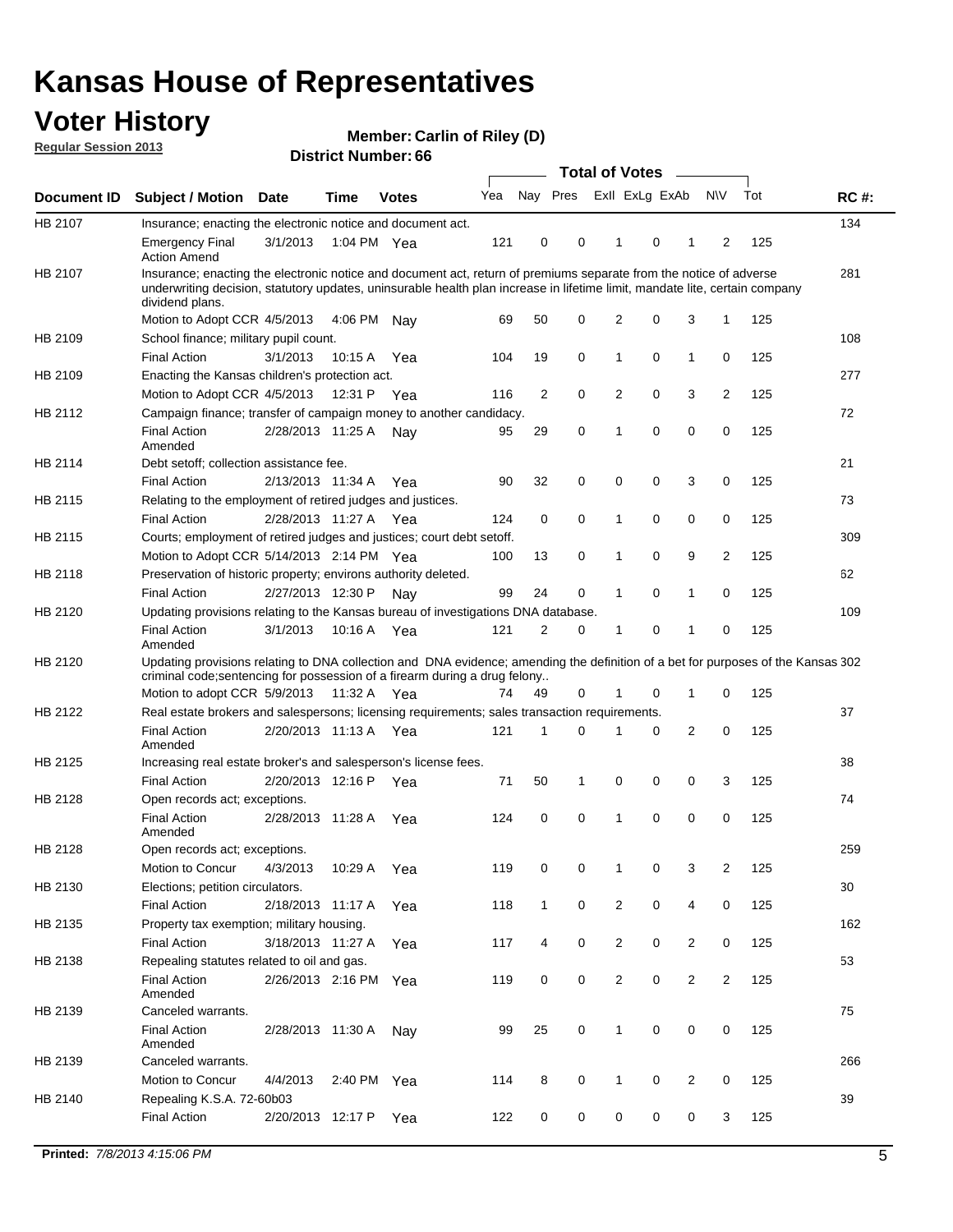## **Voter History**

**Member: Carlin of Riley (D)** 

**Regular Session 2013**

|         |                                                                                                                                              |          |                       |              |                             |    | <b>Total of Votes</b> |              |          | $\sim$      |     |     |             |
|---------|----------------------------------------------------------------------------------------------------------------------------------------------|----------|-----------------------|--------------|-----------------------------|----|-----------------------|--------------|----------|-------------|-----|-----|-------------|
|         | Document ID Subject / Motion Date                                                                                                            |          | Time                  | <b>Votes</b> | Yea Nay Pres ExII ExLg ExAb |    |                       |              |          |             | N\V | Tot | <b>RC#:</b> |
| HB 2141 | Repealer; elections process for certain unified school districts.                                                                            |          |                       |              |                             |    |                       |              |          |             |     |     | 24          |
|         | <b>Final Action</b>                                                                                                                          |          | 2/14/2013 11:23 A     | Yea          | 123                         | 0  | 0                     | 0            | 0        | 1           | 1   | 125 |             |
| HB 2142 | Certain educational statutes concerning USD land transfers and higher education loan and grant programs.                                     |          |                       |              |                             |    |                       |              |          |             |     |     | 40          |
|         | <b>Final Action</b>                                                                                                                          |          | 2/20/2013 12:19 P     | Yea          | 122                         | 0  | 0                     | 0            | 0        | 0           | 3   | 125 |             |
| HB 2143 | Repealing outdated provisions relating to the purchase of certain real estate by the department of corrections.                              |          |                       |              |                             |    |                       |              |          |             |     |     | 34          |
|         | <b>Final Action</b>                                                                                                                          |          | 2/20/2013 11:09 A Yea |              | 122                         | 0  | 0                     |              | 0        | 2           | 0   | 125 |             |
| HB 2144 | Repealing unnecessary statutes relating to juveniles.                                                                                        |          |                       |              |                             |    |                       |              |          |             |     |     | 76          |
|         | <b>Final Action</b>                                                                                                                          |          | 2/28/2013 11:32 A Yea |              | 124                         | 0  | 0                     |              | 0        | 0           | 0   | 125 |             |
| HB 2145 | Repealing K.S.A. 75-5028; concerning the sale of real estate by the secretary of transportation.                                             |          |                       |              |                             |    |                       |              |          |             |     |     | 35          |
|         | <b>Final Action</b>                                                                                                                          |          | 2/20/2013 11:11 A Yea |              | 122                         | 0  | 0                     |              | 0        | 2           | 0   | 125 |             |
| HB 2146 | Repealing the cancer drug repository program K.S.A. 2012 Supp. 65-1664 through 65-1667 and amending K.S.A. 2012 Supp. 77<br>65-1636.         |          |                       |              |                             |    |                       |              |          |             |     |     |             |
|         | <b>Final Action</b>                                                                                                                          |          | 2/28/2013 11:33 A     | Yea          | 124                         | 0  | 0                     |              | 0        | 0           | 0   | 125 |             |
| HB 2147 | Repealer; use of metric system on certain road signs and markers, moving of heavy vehicles on bridges or culverts, interstate 94<br>bridges. |          |                       |              |                             |    |                       |              |          |             |     |     |             |
|         | <b>Final Action</b>                                                                                                                          | 3/1/2013 |                       | 9:52 AM Yea  | 123                         | 0  | 0                     | 1            | 0        | 1           | 0   | 125 |             |
| HB 2148 | Repealers; postsecondary education scholarship provisions.                                                                                   |          |                       |              |                             |    |                       |              |          |             |     |     | 41          |
|         | <b>Final Action</b>                                                                                                                          |          | 2/20/2013 12:21 P     | Nav          | 106                         | 16 | 0                     | 0            | 0        | 0           | 3   | 125 |             |
| HB 2149 | Repealers; postsecondary education student loans and tuition grants.                                                                         |          |                       |              |                             |    |                       |              |          |             |     |     | 42          |
|         | <b>Final Action</b>                                                                                                                          |          | 2/20/2013 12:22 P     | Yea          | 108                         | 14 | 0                     | 0            | 0        | $\Omega$    | 3   | 125 |             |
| HB 2149 | Repealing a \$500,000 transfer from highway patrol training center fund to the state general fund.                                           |          |                       |              |                             |    |                       |              |          |             |     |     | 314         |
|         | Motion to Concur                                                                                                                             |          | 5/23/2013 10:22 A Yea |              | 113                         | 0  | 0                     |              | 0        | 8           | 3   | 125 |             |
| HB 2150 | Repealers; workforce development loan program act.                                                                                           |          |                       |              |                             |    |                       |              |          |             |     |     | 78          |
|         | <b>Final Action</b>                                                                                                                          |          | 2/28/2013 11:34 A     | Nay          | 94                          | 30 | 0                     | 1            | 0        | $\mathbf 0$ | 0   | 125 |             |
| HB 2150 | Senate Substitute for HB 2150 by Committee on Commerce--Concerning the Kansas employment first oversight commission.                         |          |                       |              |                             |    |                       |              |          |             |     |     | 267         |
|         | Motion to Concur                                                                                                                             | 4/4/2013 |                       | 2:44 PM Yea  | 110                         | 12 | 0                     | 1            | 0        | 2           | 0   | 125 |             |
| HB 2151 | Repealers; report on medically underserved areas of the state.                                                                               |          |                       |              |                             |    |                       |              |          |             |     |     | 63          |
|         | <b>Final Action</b>                                                                                                                          |          | 2/27/2013 12:31 P     | Yea          | 123                         | 0  | 0                     | 1            | 0        | 1           | 0   | 125 |             |
| HB 2152 | Repealer: uniform land sales practices act.                                                                                                  |          |                       |              |                             |    |                       |              |          |             |     |     | 36          |
|         | <b>Final Action</b>                                                                                                                          |          | 2/20/2013 11:12 A     | Yea          | 122                         | 0  | 0                     | 1            | 0        | 2           | 0   | 125 |             |
| HB 2153 | Unused medications act; dontating entities.                                                                                                  |          |                       |              |                             |    |                       |              |          |             |     |     | 64          |
|         | <b>Final Action</b><br>Amended                                                                                                               |          | 2/27/2013 12:33 P     | Yea          | 123                         | 0  | 0                     |              | 0        | 1           | 0   | 125 |             |
| HB 2154 | Senate Substitute for HB 2154 by Committee on Public Health and Welfare--Cosmetology; relating to licensure and renewal of 31                |          |                       |              |                             |    |                       |              |          |             |     |     |             |
|         | persons, salons and clinics.                                                                                                                 |          |                       |              |                             |    |                       |              |          |             |     |     |             |
|         | <b>Final Action</b><br>Amended                                                                                                               |          | 2/18/2013 11:19 A     | Yea          | 119                         | 0  | 0                     | 2            | 0        | 4           | 0   | 125 |             |
| HB 2155 | Cosmetology; relating to licensure and renewal.                                                                                              |          |                       |              |                             |    |                       |              |          |             |     |     | 32          |
|         | <b>Final Action</b><br>Amended                                                                                                               |          | 2/18/2013 11:21 A Yea |              | 119                         | 0  | 0                     | 2            | 0        | 4           | 0   | 125 |             |
| HB 2156 | Repealers; school finance; area vocational school fund; local effort as applied to U.S.D. No. 450                                            |          |                       |              |                             |    |                       |              |          |             |     |     | 43          |
|         | <b>Final Action</b>                                                                                                                          |          | 2/20/2013 12:23 P     | Yea          | 122                         | 0  | 0                     | 0            | 0        | 0           | 3   | 125 |             |
| HB 2160 | Quality care assessment on skilled nursing care facilities.                                                                                  |          |                       |              |                             |    |                       |              |          |             |     |     | 144         |
|         | <b>Final Action</b>                                                                                                                          | 3/7/2013 | 12:13 P               | Yea          | 100                         | 21 | 0                     | $\mathbf{1}$ | 0        | 3           | 0   | 125 |             |
| HB 2162 | Prohibition on use of state appropriated moneys to lobby relating to gun control at federal, state and local ogvernment level.               |          |                       |              |                             |    |                       |              |          |             |     |     | 79          |
|         | <b>Final Action</b>                                                                                                                          |          | 2/28/2013 11:36 A Yea |              | 120                         | 4  | 0                     | 1            | 0        | 0           | 0   | 125 |             |
|         | Amended                                                                                                                                      |          |                       |              |                             |    |                       |              |          |             |     |     |             |
| HB 2162 | Prohibition on use of state appropriated moneys to lobby at federal, state and local government levels relating to gun control.              |          |                       |              |                             |    |                       |              |          |             |     |     | 312         |
|         | Motion to adopt CCR 5/21/2013 2:52 PM Nay                                                                                                    |          |                       |              | 83                          | 28 | 0                     | 1            | $\Omega$ | 13          | 0   | 125 |             |
| HB 2163 | Relating to garnishment proceedings.                                                                                                         |          |                       |              |                             |    |                       |              |          |             |     |     | 80          |
|         | <b>Final Action</b>                                                                                                                          |          | 2/28/2013 11:37 A     | Yea          | 124                         | 0  | 0                     | $\mathbf{1}$ | 0        | 0           | 0   | 125 |             |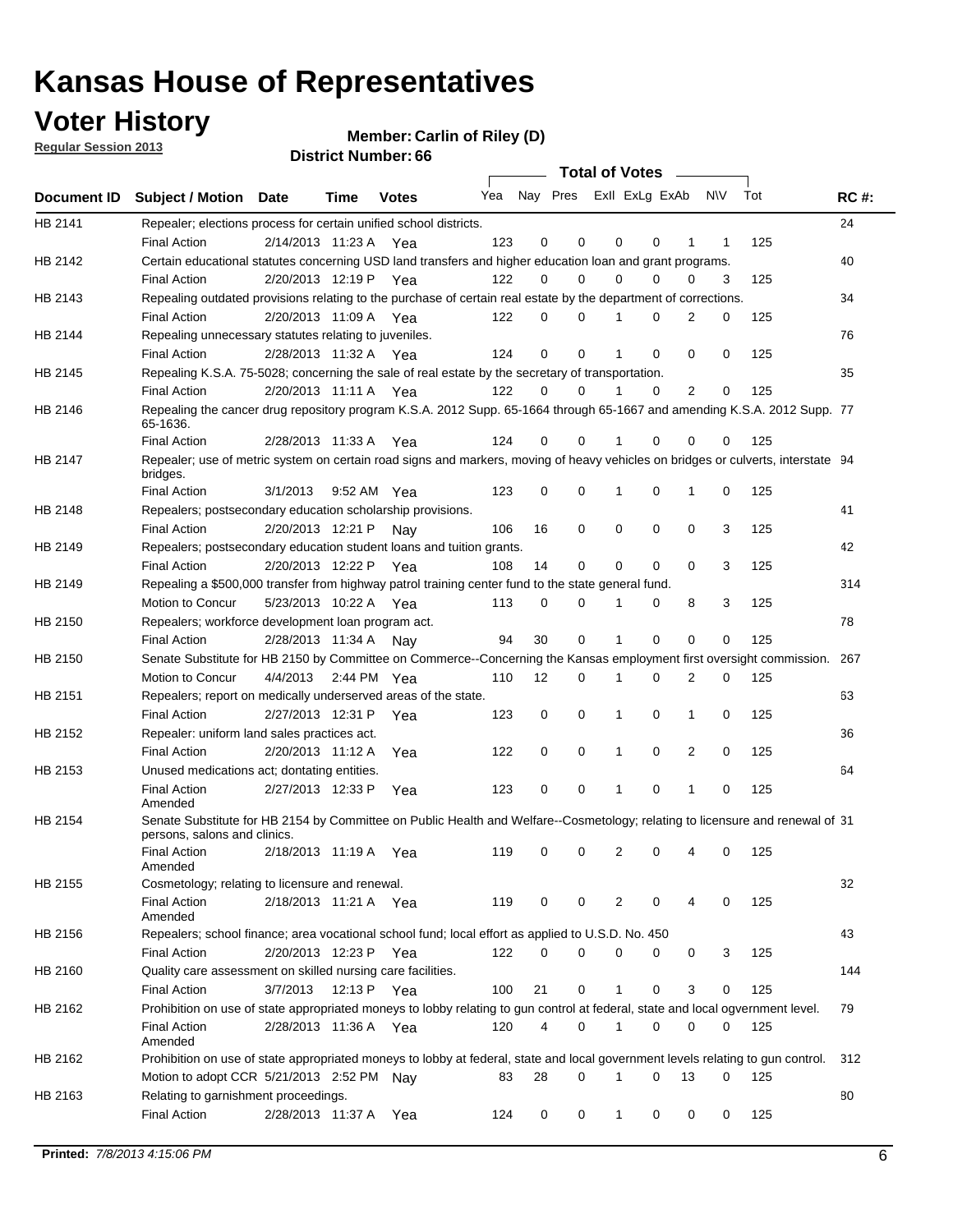### **Voter History**

**Member: Carlin of Riley (D)** 

**Regular Session 2013**

|             |                                                                                                                                                                                                                                    |                       |             |              |     |          | <b>Total of Votes</b> |                |          |                |              |     |             |
|-------------|------------------------------------------------------------------------------------------------------------------------------------------------------------------------------------------------------------------------------------|-----------------------|-------------|--------------|-----|----------|-----------------------|----------------|----------|----------------|--------------|-----|-------------|
| Document ID | <b>Subject / Motion Date</b>                                                                                                                                                                                                       |                       | Time        | <b>Votes</b> | Yea | Nay Pres |                       | Exll ExLg ExAb |          |                | <b>NV</b>    | Tot | <b>RC#:</b> |
| HB 2164     | Relating to jurors; information disqualifying prospective juror from jury service.                                                                                                                                                 |                       |             |              |     |          |                       |                |          |                |              |     | 47          |
|             | <b>Final Action</b><br>Amended                                                                                                                                                                                                     | 2/25/2013 12:12 P     |             | Nav          | 75  | 45       | 0                     | 0              | 0        | 0              | 5            | 125 |             |
| HB 2164     | Juries and grand juries.                                                                                                                                                                                                           |                       |             |              |     |          |                       |                |          |                |              |     | 284         |
|             | Motion to Adopt CCR 4/5/2013                                                                                                                                                                                                       |                       | 5:53 PM Nay |              | 92  | 28       | 0                     | 2              | 0        | 2              | 1            | 125 |             |
| HB 2166     | Sub HB 2166 by Committee on Judiciary -- Relating to the medical assistance recovery program.                                                                                                                                      |                       |             |              |     |          |                       |                |          |                |              |     | 165         |
|             | Final Action Sub Bill 3/19/2013 10:34 A Nay<br>Amended                                                                                                                                                                             |                       |             |              | 112 | 11       | 0                     |                | 0        | 1              | 0            | 125 |             |
| HB 2167     | Establishing Native American legislative day at the capitol.                                                                                                                                                                       |                       |             |              |     |          |                       |                |          |                |              |     | 54          |
|             | <b>Final Action</b>                                                                                                                                                                                                                | 2/26/2013 2:17 PM Yea |             |              | 119 | 0        | 0                     | $\overline{2}$ | 0        | $\overline{2}$ | 2            | 125 |             |
| HB 2167     | Senate Substitute for HB 2167 by Committee on Federal and State Affairs -- Concerning fireworks; regulations thereof.                                                                                                              |                       |             |              |     |          |                       |                |          |                |              |     | 261         |
|             | Motion to Concur                                                                                                                                                                                                                   | 4/4/2013              | 11:11 A Yea |              | 100 | 23       | 0                     |                | 0        | 1              | 0            | 125 |             |
| HB 2169     | Allowing for proceedings to determine final disposition of prisoner's pending probation revocations.                                                                                                                               |                       |             |              |     |          |                       |                |          |                |              |     | 49          |
|             | <b>Final Action</b>                                                                                                                                                                                                                | 2/26/2013 2:10 PM Yea |             |              | 119 | 0        | 0                     | 0              | 0        | 0              | 6            | 125 |             |
| HB 2170     | Concerning sentencing dispositions, probation and postrelease supervision.                                                                                                                                                         |                       |             |              |     |          |                       |                |          |                |              |     | 110         |
|             | <b>Final Action</b><br>Amended                                                                                                                                                                                                     | 3/1/2013              | 10:23 A Yea |              | 79  | 44       | $\Omega$              | 1              | 0        | $\mathbf 1$    | 0            | 125 |             |
| HB 2170     | Concerning sentencing dispositions, probation and postrelease supervision.                                                                                                                                                         |                       |             |              |     |          |                       |                |          |                |              |     | 256         |
|             | Motion to Concur                                                                                                                                                                                                                   | 4/1/2013              | 10:54 A     | Nav          | 75  | 44       | 0                     | 1              | 0        | 2              | 3            | 125 |             |
| HB 2172     | Cemeteries; cemetery corporations and cemetery merchandise.                                                                                                                                                                        |                       |             |              |     |          |                       |                |          |                |              |     | 81          |
|             | <b>Final Action</b><br>Amended                                                                                                                                                                                                     | 2/28/2013 11:38 A     |             | Yea          | 124 | 0        | 0                     | 1              | 0        | 0              | 0            | 125 |             |
| HB 2176     | The Eisenhower foundation license plate.                                                                                                                                                                                           |                       |             |              |     |          |                       |                |          |                |              |     | 57          |
|             | <b>Final Action</b>                                                                                                                                                                                                                | 2/27/2013 12:11 P     |             | Yea          | 112 | 11       | 0                     | 0              | $\Omega$ |                | 1            | 125 |             |
| HB 2177     | Relating to motor carriers; concerning safety rules and regulations; certificates of convenience and necessity; transportation of 55<br>certain materials.                                                                         |                       |             |              |     |          |                       |                |          |                |              |     |             |
|             | <b>Final Action</b><br>Amended                                                                                                                                                                                                     | 2/26/2013 2:18 PM Yea |             |              | 119 | 0        | 0                     | 2              | 0        | $\overline{2}$ | 2            | 125 |             |
| HB 2179     | Amending the secretary of labor's role of taking assignment of wage claims.                                                                                                                                                        |                       |             |              |     |          |                       |                |          |                |              |     | 111         |
|             | <b>Final Action</b><br>Amended                                                                                                                                                                                                     | 3/1/2013              | 10:24 A     | Nav          | 87  | 36       | 0                     | 1              | 0        | 1              | 0            | 125 |             |
| HB 2181     | Authorizing licensing bodies to accept certain online distance education courses towards licensure for military service member 55<br>applicants                                                                                    |                       |             |              |     |          |                       |                |          |                |              |     |             |
|             | <b>Final Action</b>                                                                                                                                                                                                                | 2/27/2013 12:34 P     |             | Yea          | 123 | 0        | 0                     | 1              | 0        | 1              | 0            | 125 |             |
| HB 2182     | Relating to grand juries.                                                                                                                                                                                                          |                       |             |              |     |          |                       |                |          |                |              |     | 152         |
|             | <b>Final Action</b><br>Amended                                                                                                                                                                                                     | 3/13/2013 11:20 A     |             | Nav          | 100 | 24       | 0                     | 0              | 0        | 1              | 0            | 125 |             |
| HB 2183     | Substitute HB 2183 by Committee on Health and Human Services - - designation and control of infectious and contagious<br>diseases.                                                                                                 |                       |             |              |     |          |                       |                |          |                |              |     | 112         |
|             | Final Action Sub Bill 3/1/2013<br>Amended                                                                                                                                                                                          |                       | 10:26 A Yea |              | 122 | 1        | 0                     | $\mathbf{1}$   | 0        | $\mathbf 1$    | 0            | 125 |             |
| HB 2183     | Substitute HB 2183 by Committee on Health and Human Services -- department of health and environment statutory duties<br>and functions, infectious and contagious diseases, laboratory services, health information technology and |                       |             |              |     |          |                       |                |          |                |              |     | 297         |
|             | Motion to Adopt CCR 4/5/2013                                                                                                                                                                                                       |                       | 9:37 PM Yea |              | 120 | 0        | 0                     | 2              | 0        | 2              | $\mathbf{1}$ | 125 |             |
| HB 2185     | Consolidation of citites and counties; dual majority vote.                                                                                                                                                                         |                       |             |              |     |          |                       |                |          |                |              |     | 113         |
|             | <b>Final Action</b><br>Amended                                                                                                                                                                                                     | 3/1/2013              | 10:27 A Yea |              | 119 | 4        | 0                     | $\mathbf{1}$   | 0        | $\mathbf{1}$   | 0            | 125 |             |
| HB 2193     | Public facilities; accessiblity standards for disabled persons.                                                                                                                                                                    |                       |             |              |     |          |                       |                |          |                |              |     | 145         |
|             | <b>Final Action</b>                                                                                                                                                                                                                | 3/7/2013              | 12:14 P     | Yea          | 121 | 0        | 0                     | 1              | 0        | 3              | 0            | 125 |             |
| HB 2195     | Claims against the state; 2012 Joint Committee recommendations.                                                                                                                                                                    |                       |             |              |     |          |                       |                |          |                |              |     | 146         |
|             | <b>Final Action</b><br>Amended                                                                                                                                                                                                     | 3/7/2013              | 12:16 P Yea |              | 110 | 10       | 0                     | 1              | 0        | 3              | 1            | 125 |             |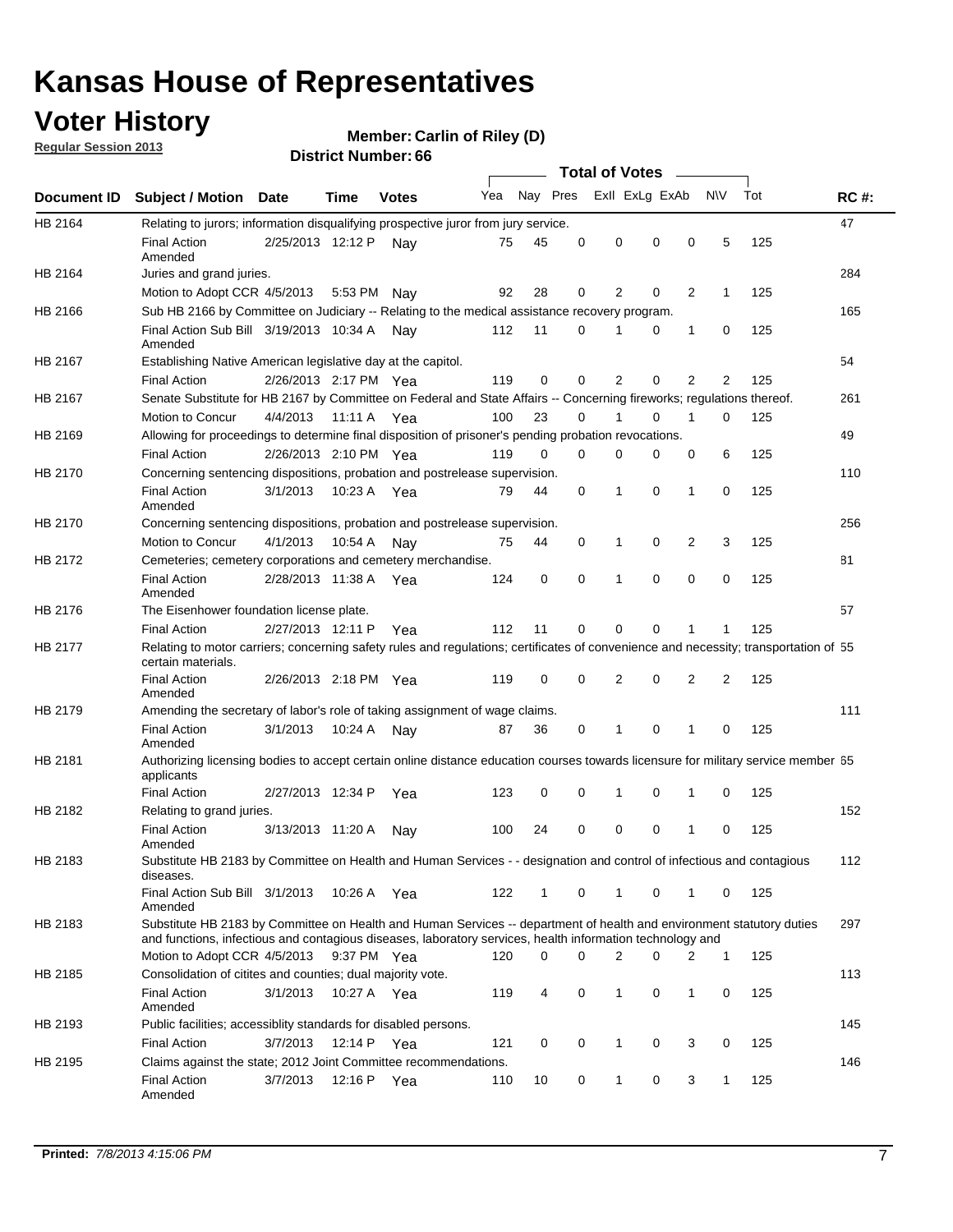### **Voter History**

**Member: Carlin of Riley (D)** 

**Regular Session 2013**

|                    |                                                                                                                                                                                                                |                       | טט . וסעווואדו או ווסוע |              |     |              | <b>Total of Votes</b> |                |   |              |           |     |     |
|--------------------|----------------------------------------------------------------------------------------------------------------------------------------------------------------------------------------------------------------|-----------------------|-------------------------|--------------|-----|--------------|-----------------------|----------------|---|--------------|-----------|-----|-----|
| <b>Document ID</b> | <b>Subject / Motion Date</b>                                                                                                                                                                                   |                       | <b>Time</b>             | <b>Votes</b> | Yea | Nay Pres     |                       | Exll ExLg ExAb |   |              | <b>NV</b> | Tot | RC# |
| HB 2197            | Kansas state high school activities association; membership of board of directors and executive board.                                                                                                         |                       |                         |              |     |              |                       |                |   |              |           |     | 249 |
|                    | <b>Emergency Final</b><br><b>Action Amend</b>                                                                                                                                                                  | 3/26/2013 8:46 PM Yea |                         |              | 69  | 53           | 0                     | 1              | 0 | 2            | 0         | 125 |     |
| HB 2199            | Second amendment protection act.                                                                                                                                                                               |                       |                         |              |     |              |                       |                |   |              |           |     | 157 |
|                    | <b>Final Action</b><br>Amended                                                                                                                                                                                 | 3/14/2013 11:34 A     |                         | Nay          | 94  | 29           | 0                     | 0              | 0 | 2            | 0         | 125 |     |
| HB 2199            | Senate Substitute for HB 2199 by Committee on Federal and State Affairs--Secretary of Administration; successor; diretor of<br>accounts and reports; certain rules and regulations; Kansas liquor control act. |                       |                         |              |     |              |                       |                |   |              |           |     | 313 |
|                    | Motion to adopt CCR 5/22/2013 2:17 PM Yea                                                                                                                                                                      |                       |                         |              | 89  | 23           | 0                     | $\mathbf 1$    | 0 | 12           | 0         | 125 |     |
| HB 2200            | Executive chief information technology officer; office of information tehcnology services.                                                                                                                     |                       |                         |              |     |              |                       |                |   |              |           |     | 114 |
|                    | <b>Final Action</b><br>Amended                                                                                                                                                                                 | 3/1/2013              | 10:28 A Yea             |              | 121 | 2            | 0                     | 1              | 0 | 1            | 0         | 125 |     |
| HB 2201            | Telecommunications; regulation by the state corporation commission and distributions from the Kansas universal service<br>fund.                                                                                |                       |                         |              |     |              |                       |                |   |              |           |     | 33  |
|                    | <b>Final Action</b><br>Amended                                                                                                                                                                                 | 2/18/2013 11:24 A     |                         | Yea          | 118 | 1            | 0                     | 2              | 0 | 4            | 0         | 125 |     |
| HB 2201            | Telecommunications; regulation by the state corporation commission and distributions from the Kansas universal service<br>fund.                                                                                |                       |                         |              |     |              |                       |                |   |              |           |     | 278 |
|                    | Motion to Adopt CCR 4/5/2013                                                                                                                                                                                   |                       | 12:57 P                 | Yea          | 99  | 20           | 0                     | 2              | 0 | 3            | 1         | 125 |     |
| HB 2202            | Providing automatic relief from certain motor carrier restrictions upon the governor's declaration of emergency.                                                                                               |                       |                         |              |     |              |                       |                |   |              |           |     | 44  |
|                    | <b>Final Action</b><br>Amended                                                                                                                                                                                 | 2/20/2013 12:25 P     |                         | Yea          | 122 | 0            | 0                     | $\Omega$       | 0 | 0            | 3         | 125 |     |
| HB 2203            | Relating to exercise of religion.                                                                                                                                                                              |                       |                         |              |     |              |                       |                |   |              |           |     | 115 |
|                    | <b>Final Action</b><br>Amended                                                                                                                                                                                 | 3/1/2013              | 10:31 A                 | Nay          | 109 | 14           | 0                     | 1              | 0 | 1            | 0         | 125 |     |
| HB 2203            | Relating to exercise of religion.                                                                                                                                                                              |                       |                         |              |     |              |                       |                |   |              |           |     | 200 |
|                    | Motion to Concur                                                                                                                                                                                               | 3/25/2013 9:41 AM     |                         | Nay          | 109 | 12           | 0                     | 2              | 0 | 2            | 0         | 125 |     |
| HB 2204            | Relating to redemption of real property.                                                                                                                                                                       |                       |                         |              |     |              |                       |                |   |              |           |     | 116 |
|                    | <b>Final Action</b><br>Amended                                                                                                                                                                                 | 3/1/2013              | 10:32 A                 | Yea          | 123 | 0            | 0                     | 1              | 0 | 1            | 0         | 125 |     |
| HB 2204            | Extending the judicial branch surcharge for two years.                                                                                                                                                         |                       |                         |              |     |              |                       |                |   |              |           |     | 308 |
|                    | Motion to adopt CCR $5/13/2013$ 10:38 A Yea                                                                                                                                                                    |                       |                         |              | 121 | $\mathbf{1}$ | 0                     | 0              | 0 | 3            | 0         | 125 |     |
| HB 2205            | Adoption hearings; time and waiver of notice.                                                                                                                                                                  |                       |                         |              |     |              |                       |                |   |              |           |     | 117 |
|                    | <b>Final Action</b><br>Amended                                                                                                                                                                                 | 3/1/2013              | 10:33 A Yea             |              | 123 | 0            | 0                     | 1              | 0 | 1            | 0         | 125 |     |
| HB 2207            | Substitute HB 2207 by Committee on Agriculture and Natural Resources--Amending provisions relating to the regulation and<br>certification of animal feeding facilities.                                        |                       |                         |              |     |              |                       |                |   |              |           |     | 56  |
|                    | Final Action Sub Bill 2/26/2013 2:20 PM Yea                                                                                                                                                                    |                       |                         |              | 119 | 0            | 0                     | 2              | 0 | 2            | 2         | 125 |     |
| HB 2207            | Substitute HB 2207 by Committee on Agriculture and Natural Resources--Amending provisions relating to the regulation and<br>certification of animal feeding facilities.                                        |                       |                         |              |     |              |                       |                |   |              |           |     | 257 |
|                    | Motion to Concur                                                                                                                                                                                               | 4/1/2013 2:23 PM Yea  |                         |              | 119 | 0            | 0                     | 1              | 0 | 3            | 2         | 125 |     |
| HB 2209            | Amendments to the Kansas offender registration act.                                                                                                                                                            |                       |                         |              |     |              |                       |                |   |              |           |     | 66  |
|                    | <b>Final Action</b><br>Amended                                                                                                                                                                                 | 2/27/2013 12:35 P     |                         | Yea          | 123 | 0            | 0                     | 1              | 0 | $\mathbf{1}$ | 0         | 125 |     |
| HB 2210            | Elections; change of party affiliation.                                                                                                                                                                        |                       |                         |              |     |              |                       |                |   |              |           |     | 132 |
|                    | <b>Emergency Final</b><br><b>Action Amend</b>                                                                                                                                                                  | 3/1/2013              | 1:02 PM Nay             |              | 72  | 49           | 0                     | 1              | 0 | 1            | 2         | 125 |     |
| HB 2212            | Concerning the requirements to receiving a service grant through the veterans claims assistance program.                                                                                                       |                       |                         |              |     |              |                       |                |   |              |           |     | 118 |
|                    | <b>Final Action</b>                                                                                                                                                                                            | 3/1/2013              | 10:34 A                 | Yea          | 123 | 0            | 0                     | 1              | 0 | 1            | 0         | 125 |     |
| HB 2213            | Member elections and retirement benefit determinations and one-time payments under KPERS act of 2015.                                                                                                          |                       |                         |              |     |              |                       |                |   |              |           |     | 27  |
|                    | <b>Final Action</b>                                                                                                                                                                                            | 2/15/2013 11:19 A Yea |                         |              | 115 | 0            | 0                     | 2              | 2 | 3            | 3         | 125 |     |
|                    | Amended                                                                                                                                                                                                        |                       |                         |              |     |              |                       |                |   |              |           |     | 311 |
| HB 2213            | Member elections and retirement benefit determinations and one-time payments under KPERS act of 2015.<br>Motion to adopt CCR 5/20/2013 2:11 PM ExAb                                                            |                       |                         |              | 104 | 0            | 0                     | 1              | 0 | 16           | 4         | 125 |     |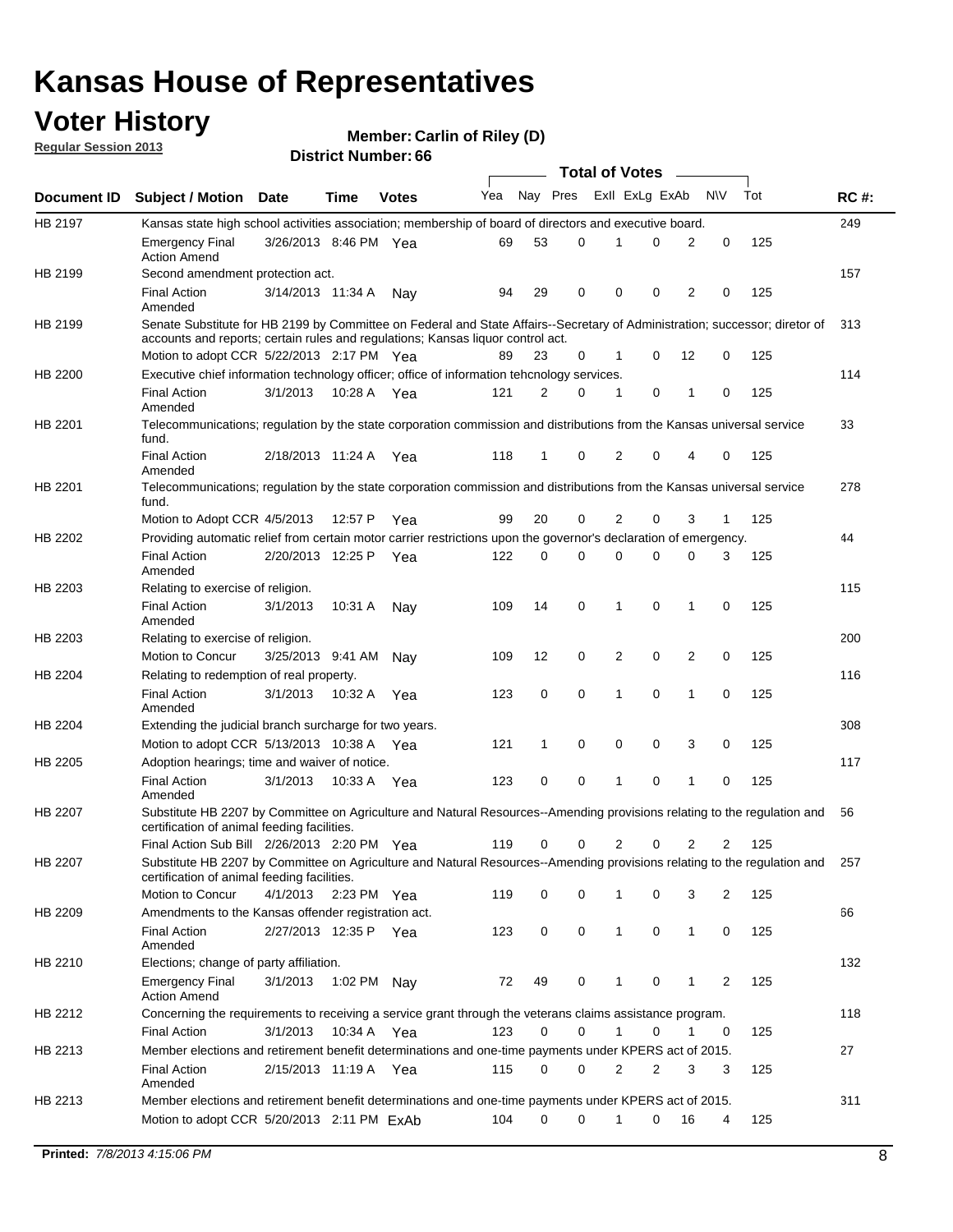### **Voter History**

**Member: Carlin of Riley (D)** 

**Regular Session 2013**

|                |                                                                                                                                                                                                               |                       |         |               |     |          |          |   | <b>Total of Votes</b>        |                |              |     |             |
|----------------|---------------------------------------------------------------------------------------------------------------------------------------------------------------------------------------------------------------|-----------------------|---------|---------------|-----|----------|----------|---|------------------------------|----------------|--------------|-----|-------------|
| Document ID    | <b>Subject / Motion Date</b>                                                                                                                                                                                  |                       | Time    | <b>Votes</b>  | Yea |          |          |   | Nay Pres Exll ExLg ExAb      |                | N\V          | Tot | <b>RC#:</b> |
| HB 2216        | Repealing certain joint committees and amending related statutes; amending the joint committees on special claims against<br>the state.                                                                       |                       |         |               |     |          |          |   |                              |                |              |     | 119         |
|                | <b>Final Action</b><br>Amended                                                                                                                                                                                | 3/1/2013              | 10:36 A | Nay           | 91  | 32       | 0        | 1 | 0                            | 1              | 0            | 125 |             |
| HB 2216        | Repealing certain joint committees and amending related statutes; amending the joint committees on special claims against<br>the state.                                                                       |                       |         |               |     |          |          |   |                              |                |              |     | 323         |
|                | Motion to adopt CCR 6/2/2013                                                                                                                                                                                  |                       | 12:18 A | Nav           | 81  | 28       | 0        | 1 | 0                            | 6              | 9            | 125 |             |
| HB 2217        | Creating the crime of female genital mutilation and setting the penalty.                                                                                                                                      |                       |         |               |     |          |          |   |                              |                |              |     | 120         |
|                | <b>Final Action</b><br>Amended                                                                                                                                                                                | 3/1/2013              | 10:37 A | Yea           | 123 | 0        | 0        | 1 | 0                            | 1              | 0            | 125 |             |
| HB 2218        | Driving under the influence of alcohol or drugs; tests; implied consent; administrative hearings.                                                                                                             |                       |         |               |     |          |          |   |                              |                |              |     | 82          |
|                | <b>Final Action</b>                                                                                                                                                                                           | 2/28/2013 11:40 A Yea |         |               | 124 | $\Omega$ | $\Omega$ |   | 0                            | 0              | 0            | 125 |             |
| HB 2218        | Driving under the influence of alcohol or drugs; boating under the influence of alcohol or drugs; tests; implied consent;<br>administrative hearings; aggravated battery DUI.<br>Motion to adopt CCR 5/9/2013 |                       | 11:46 A | Yea           | 120 | 2        | 0        | 1 | 0                            | 1              | 1            | 125 | 303         |
| HB 2221        | Enacting the equal access act; school employees; professional employees organization.                                                                                                                         |                       |         |               |     |          |          |   |                              |                |              |     | 83          |
|                | <b>Final Action</b>                                                                                                                                                                                           | 2/28/2013 11:42 A     |         |               | 71  | 53       | 0        | 1 | 0                            | 0              | 0            | 125 |             |
| HB 2222        | School districts; bullying policies.                                                                                                                                                                          |                       |         | Nav           |     |          |          |   |                              |                |              |     | 141         |
|                | <b>Emergency Final</b><br><b>Action Amend</b>                                                                                                                                                                 | 3/1/2013              |         | 1:13 PM $Yea$ | 119 | 1        | 1        | 1 | 0                            | 1              | 2            | 125 |             |
| HB 2228        | Decreased employer payments to group insurance reserve fund for KPERS plan of death and long-term disability benefits<br>during fiscal years 2014 and 2015.                                                   |                       |         |               |     |          |          |   |                              |                |              |     | 28          |
|                | <b>Final Action</b><br>Amended                                                                                                                                                                                | 2/15/2013 11:21 A Yea |         |               | 115 | 0        | 0        | 2 | 2                            | 3              | 3            | 125 |             |
| HB 2231        | Substitute HB 2231 by Committee on Appropriations - Appropriations for FY 2014, FY 2015, FY 2016, FY 2017 and FY 2018<br>for various state agencies; capital improvement projects.                            |                       |         |               |     |          |          |   |                              |                |              |     | 177         |
|                | Final Action Sub Bill 3/20/2013 10:29 A Nay<br>Amended                                                                                                                                                        |                       |         |               | 68  | 55       | 0        | 1 | 0                            | 1              | 0            | 125 |             |
| HB 2234        | Contracts between the Kansas turnpike authority and the Kansas department of transportation.                                                                                                                  |                       |         |               |     |          |          |   |                              |                |              |     | 151         |
|                | <b>Final Action</b><br>Amended                                                                                                                                                                                | 3/11/2013 11:16 A     |         | Nav           | 81  | 41       | $\Omega$ | 0 | 1                            | 2              | 0            | 125 |             |
| HB 2234        | Naming the secretary of transportation as the director of operations of the Kansas turnpike authority; pertaining to certain<br>contracts between the authority and the department of transportation.         |                       |         |               |     |          |          |   |                              |                |              |     | 299         |
|                | Motion to Adopt CCR 4/5/2013                                                                                                                                                                                  |                       | 10:12 P | Nav           | 76  | 44       | 0        | 2 | 0                            | 2              | 1            | 125 |             |
| <b>HB 2244</b> | Taxation of watercraft.<br><b>Emergency Final</b>                                                                                                                                                             | 3/26/2013 8:49 PM Yea |         |               | 107 | 15       | 0        | 1 | 0                            | 2              | 0            | 125 | 250         |
| HB 2249        | <b>Action Amend</b><br>City annexation of fire district land; double taxation; refund.                                                                                                                        |                       |         |               |     |          |          |   |                              |                |              |     | 121         |
|                | Final Action<br>Amended                                                                                                                                                                                       | 3/1/2013 10:39 A Yea  |         |               | 101 | 22       | 0        |   | $\mathbf{0}$<br>$\mathbf{1}$ | $\overline{1}$ | 0            | 125 |             |
| HB 2249        | Certain property issues; fire districts; historic preservation; solid waste.                                                                                                                                  |                       |         |               |     |          |          |   |                              |                |              |     | 310         |
|                | Motion to Adopt CCR 5/17/2013 10:25 A FxAb                                                                                                                                                                    |                       |         |               | 92  | 18       | 0        | 1 | 0                            | 14             | 0            | 125 |             |
| HB 2252        | Eliminating the statute of limitations for prosecutions of rape and aggravated criminal sodomy.                                                                                                               |                       |         |               |     |          |          |   |                              |                |              |     | 122         |
|                | <b>Final Action</b><br>Amended                                                                                                                                                                                | 3/1/2013              |         | 10:40 A Yea   | 123 | 0        | 0        | 1 | 0                            | 1              | 0            | 125 |             |
| HB 2253        | Abortion; prohibiting funding for abortion services; amending late-term abortion and woman's- right-to-know statutes.                                                                                         |                       |         |               |     |          |          |   |                              |                |              |     | 178         |
|                | <b>Final Action</b><br>Amended                                                                                                                                                                                | 3/20/2013 10:31 A Nay |         |               | 92  | 31       | 0        | 1 | 0                            | 1              | 0            | 125 |             |
| HB 2253        | Abortion; prohibiting funding for abortion services; amending late-term abortion and woman's- right-to-know statutes.                                                                                         |                       |         |               |     |          |          |   |                              |                |              |     | 301         |
|                | Motion to Adopt CCR 4/5/2013                                                                                                                                                                                  |                       | 10:34 P | Nav           | 90  | 30       | 0        | 2 | 0                            | 2              | $\mathbf{1}$ | 125 |             |
| HB 2255        | Economic development; investments in telecommunications machinery and equipment.                                                                                                                              |                       |         |               |     |          |          |   |                              |                |              |     | 142         |
|                | EFA Sub Bill<br>Amended                                                                                                                                                                                       | 3/1/2013              |         | 1:15 PM Yea   | 116 | 5        | 0        | 1 | 0                            | 1              | 2            | 125 |             |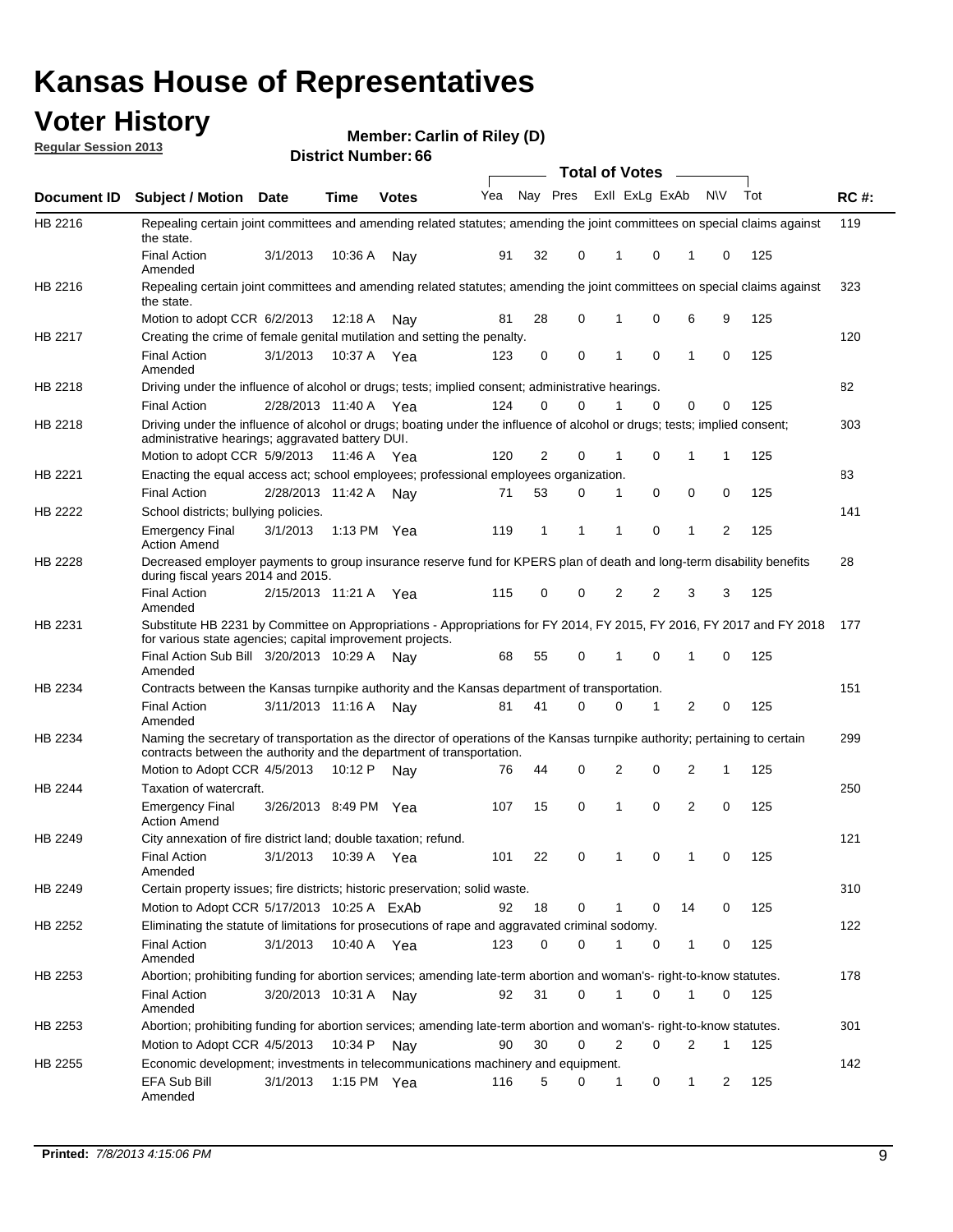### **Voter History**

**Member: Carlin of Riley (D)** 

**Regular Session 2013**

|                    |                                                                                                                                                                                       |                       |             |              |     |          |   | <b>Total of Votes</b> |   | $\sim$       |           |     |             |
|--------------------|---------------------------------------------------------------------------------------------------------------------------------------------------------------------------------------|-----------------------|-------------|--------------|-----|----------|---|-----------------------|---|--------------|-----------|-----|-------------|
| <b>Document ID</b> | <b>Subject / Motion Date</b>                                                                                                                                                          |                       | Time        | <b>Votes</b> | Yea | Nay Pres |   | Exll ExLg ExAb        |   |              | <b>NV</b> | Tot | <b>RC#:</b> |
| HB 2259            | Domestic relations; relating to dissolution of marriage;                                                                                                                              |                       |             |              |     |          |   |                       |   |              |           |     | 58          |
|                    | <b>Final Action</b>                                                                                                                                                                   | 2/27/2013 12:12 P     |             | Yea          | 123 | 0        | 0 | 1                     | 0 | 1            | 0         | 125 |             |
| HB 2261            | Authorizing the expenditure of unencumbered balances held by school district; removing the cap for contingency reserve<br>fund.                                                       |                       |             |              |     |          |   |                       |   |              |           |     | 48          |
|                    | <b>Final Action</b><br>Amended                                                                                                                                                        | 2/25/2013 12:13 P     |             | Yea          | 120 | 0        | 0 | 0                     | 0 | 0            | 5         | 125 |             |
| HB 2261            | School districts; expenditure of unencumbered bala ces; removing the cap for contingency reserve fund; establishing celebrate 305<br>freedom week; bullying policies. ies.            |                       |             |              |     |          |   |                       |   |              |           |     |             |
|                    | Motion to adopt CCR 5/9/2013                                                                                                                                                          |                       |             | 2:25 PM Yea  | 119 | 1        | 0 | 1                     | 0 | 4            | 0         | 125 |             |
| HB 2262            | Substitute HB 2262 by Committee on Appropriations - Amending the percentage amount that is deposited into the oil and gas 210<br>valuation depletion trust fund from 12.41% to 8.25%. |                       |             |              |     |          |   |                       |   |              |           |     |             |
|                    | Final Action Sub Bill 3/26/2013 9:58 AM Nay                                                                                                                                           |                       |             |              | 96  | 23       | 0 |                       | 0 | 5            | 0         | 125 |             |
| HB 2267            | Income tax, credits, high performance incentive program; subtraction modifications, certain expenses related to living dinor<br>organ donations.                                      |                       |             |              |     |          |   |                       |   |              |           |     | 252         |
|                    | <b>Emergency Final</b><br><b>Action Amend</b>                                                                                                                                         | 3/26/2013 8:52 PM Yea |             |              | 106 | 16       | 0 | 1                     | 0 | 2            | 0         | 125 |             |
| HB 2269            | John Bower memorial highway.                                                                                                                                                          |                       |             |              |     |          |   |                       |   |              |           |     | 84          |
|                    | <b>Final Action</b><br>Amended                                                                                                                                                        | 2/28/2013 11:44 A     |             | Yea          | 114 | 10       | 0 | 1                     | 0 | 0            | 0         | 125 |             |
| HB 2272            | Exempting IRB-purchased property from property taxatin without state ownerhsip requirement.                                                                                           |                       |             |              |     |          |   |                       |   |              |           |     | 123         |
|                    | <b>Final Action</b>                                                                                                                                                                   | 3/1/2013              | 10:41 A     | Yea          | 123 | 0        | 0 | 1                     | 0 | $\mathbf{1}$ | 0         | 125 |             |
| HB 2278            | Creating a penalty enhancement for the theft or burglary of a firearm.                                                                                                                |                       |             |              |     |          |   |                       |   |              |           |     | 135         |
|                    | <b>Emergency Final</b><br><b>Action Amend</b>                                                                                                                                         | 3/1/2013              |             | 1:06 PM Yea  | 117 | 4        | 0 | 1                     | 0 | 1            | 2         | 125 |             |
| HB 2280            | School districts; establishing celebrate freedom week and related curriculum.                                                                                                         |                       |             |              |     |          |   |                       |   |              |           |     | 140         |
|                    | <b>Emergency Final</b><br><b>Action Amend</b>                                                                                                                                         | 3/1/2013              |             | 1:12 PM Yea  | 95  | 25       | 1 | 1                     | 0 | 1            | 2         | 125 |             |
| HB 2294            | Kansas uniform securities act.                                                                                                                                                        |                       |             |              |     |          |   |                       |   |              |           |     | 124         |
|                    | <b>Final Action</b>                                                                                                                                                                   | 3/1/2013              | 10:42 A     | Yea          | 123 | 0        | 0 | $\mathbf 1$           | 0 | 1            | 0         | 125 |             |
| HB 2296            | Campaign finance; permitted uses of campaign funds.                                                                                                                                   |                       |             |              |     |          |   |                       |   |              |           |     | 148         |
|                    | <b>Final Action</b>                                                                                                                                                                   | 3/8/2013              |             | 11:12 A Yea  | 120 | 1        | 0 | 0                     | 1 | 2            | 1         | 125 |             |
| HB 2298            | Amending the crimes of interference with law enforcement and giving a false alarm.                                                                                                    |                       |             |              |     |          |   |                       |   |              |           |     | 136         |
|                    | <b>Emergency Final</b><br>Action                                                                                                                                                      | 3/1/2013              | 1:07 PM Yea |              | 121 | 0        | 0 | 1                     | 0 | 1            | 2         | 125 |             |
| HB 2302            | Relating to drug screening, criminal history record check and fingerprinting of certain persons and employees.                                                                        |                       |             |              |     |          |   |                       |   |              |           |     | 85          |
|                    | <b>Final Action</b><br>Amended                                                                                                                                                        | 2/28/2013 11:45 A     |             | Yea          | 124 | 0        | 0 | 1                     | 0 | 0            | 0         | 125 |             |
| HB 2303            | Relating to drivier's license fees; driving under the influence equipment fund.                                                                                                       |                       |             |              |     |          |   |                       |   |              |           |     | 125         |
|                    | <b>Final Action</b><br>Amended                                                                                                                                                        | 3/1/2013              | 10:44 A     | Nay          | 113 | 10       | 0 | 1                     | 0 | 1            | 0         | 125 |             |
| HB 2305            | Kansas storage tank act and containment of underground storage tanks.                                                                                                                 |                       |             |              |     |          |   |                       |   |              |           |     | 126         |
|                    | <b>Final Action</b>                                                                                                                                                                   | 3/1/2013              | 10:45 A     | Yea          | 123 | 0        | 0 | 1                     | 0 | 1            | 0         | 125 |             |
| HB 2305            | Kansas storage tank act and containment of underground storage tanks.                                                                                                                 |                       |             |              |     |          |   |                       |   |              |           |     | 197         |
|                    | Motion to Concur                                                                                                                                                                      | 3/22/2013 11:36 A     |             | Yea          | 119 | 0        | 0 | $\overline{c}$        | 0 | 3            | 1         | 125 |             |
| HB 2311            | Increasing delinquent registration fees.                                                                                                                                              |                       |             |              |     |          |   |                       |   |              |           |     | 127         |
|                    | <b>Final Action</b>                                                                                                                                                                   | 3/1/2013              | 10:50 A     | Nav          | 24  | 99       | 0 | 1                     | 0 | 1            | 0         | 125 |             |
| HB 2312            | Kansas uninsurable health insurance plan; increase in life time limit.                                                                                                                |                       |             |              |     |          |   |                       |   |              |           |     | 95          |
|                    | <b>Final Action</b>                                                                                                                                                                   | 3/1/2013              |             | 9:53 AM Yea  | 123 | 0        | 0 | 1                     | 0 | 1            | 0         | 125 |             |
| HB 2318            | Authorizing use of motorcycle headlamp modulation systems and side lamps.                                                                                                             |                       |             |              |     |          |   |                       |   |              |           |     | 128         |
|                    | <b>Final Action</b><br>Amended                                                                                                                                                        | 3/1/2013              |             | 10:52 A Yea  | 123 | 0        | 0 | 1                     | 0 | 1            | 0         | 125 |             |
| HB 2318            | Authorizing use of motorcycle headlamp modulation systems and side lamps.                                                                                                             |                       |             |              |     |          |   |                       |   |              |           |     | 201         |
|                    | Motion to Concur                                                                                                                                                                      | 3/25/2013 9:44 AM Yea |             |              | 121 | 0        | 0 | 2                     | 0 | 2            | 0         | 125 |             |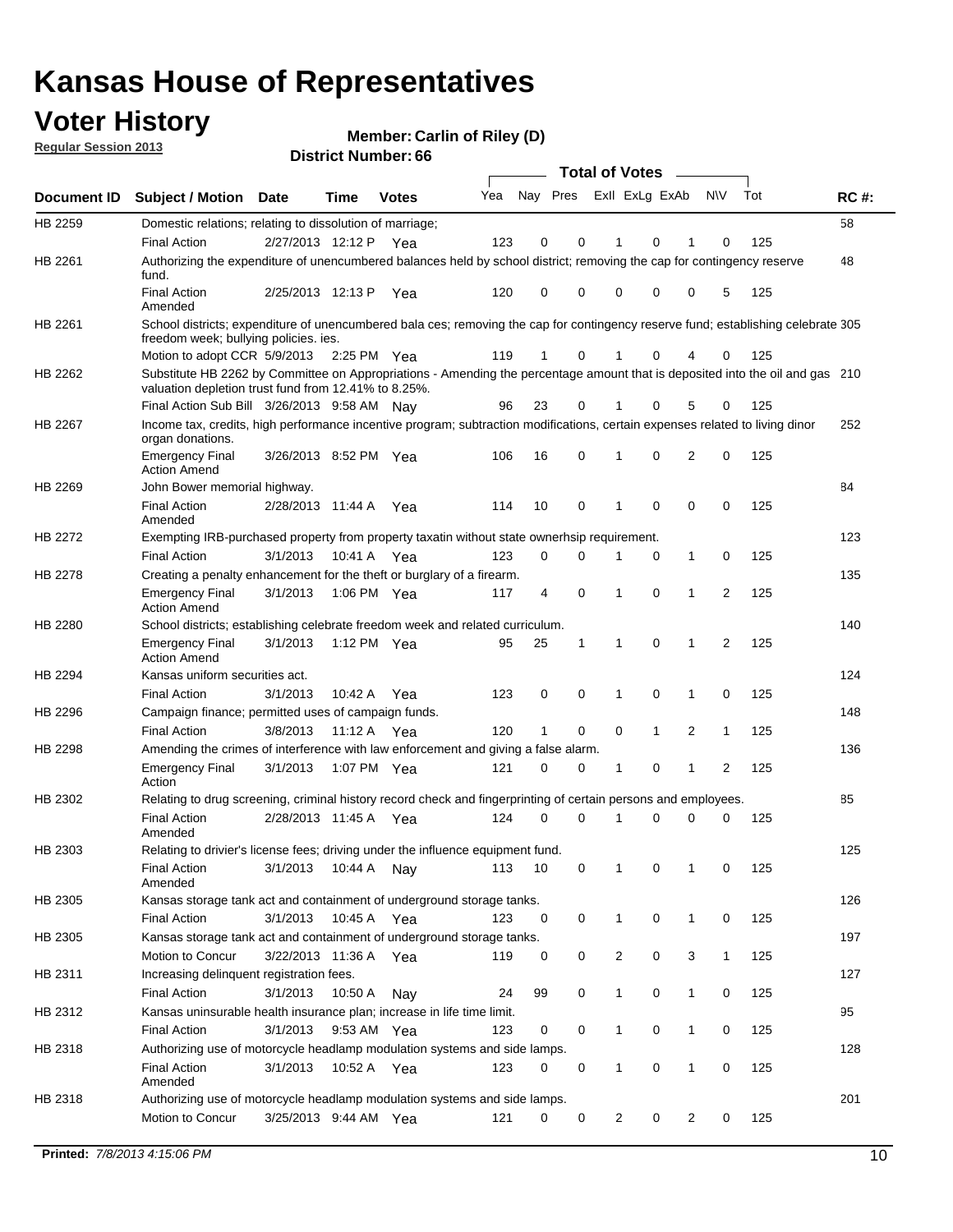### **Voter History**

**Member: Carlin of Riley (D)** 

**Regular Session 2013**

|             |                                                                                                                                                                                             |                       |             |               |     |             |             | <b>Total of Votes</b> |   |              |                |     |             |
|-------------|---------------------------------------------------------------------------------------------------------------------------------------------------------------------------------------------|-----------------------|-------------|---------------|-----|-------------|-------------|-----------------------|---|--------------|----------------|-----|-------------|
| Document ID | <b>Subject / Motion</b>                                                                                                                                                                     | <b>Date</b>           | Time        | <b>Votes</b>  | Yea | Nay Pres    |             | Exll ExLg ExAb        |   |              | <b>NV</b>      | Tot | <b>RC#:</b> |
| HB 2319     | Creating the coalition of innovative districts act.                                                                                                                                         |                       |             |               |     |             |             |                       |   |              |                |     | 149         |
|             | <b>Final Action</b><br>Amended                                                                                                                                                              | 3/8/2013              | 11:17 A     | Nav           | 74  | 47          | 0           | 0                     | 1 | 3            | 0              | 125 |             |
| HB 2319     | Creating the coalition of innovative districts act.                                                                                                                                         |                       |             |               |     |             |             |                       |   |              |                |     | 279         |
|             | Motion to Adopt CCR 4/5/2013                                                                                                                                                                |                       | 1:03 PM     | Nav           | 71  | 47          | 0           | 2                     | 0 | 3            | $\overline{2}$ | 125 |             |
| HB 2322     | Relating to the division of health of the department of health and environment.                                                                                                             |                       |             |               |     |             |             |                       |   |              |                |     | 86          |
|             | <b>Final Action</b><br>Amended                                                                                                                                                              | 2/28/2013 11:46 A     |             | Nay           | 118 | 6           | 0           | 1                     | 0 | 0            | 0              | 125 |             |
| HB 2326     | VoIP and IP enabled services.                                                                                                                                                               |                       |             |               |     |             |             |                       |   |              |                |     | 129         |
|             | <b>Final Action</b><br>Amended                                                                                                                                                              | 3/1/2013              | 10:53 A     | Yea           | 123 | 0           | 0           | 1                     | 0 | 1            | 0              | 125 |             |
| HB 2338     | Courts; docket fees.                                                                                                                                                                        |                       |             |               |     |             |             |                       |   |              |                |     | 211         |
|             | <b>Final Action</b><br>Amended                                                                                                                                                              | 3/26/2013 10:00 A     |             | Nav           | 67  | 52          | 0           | 1                     | 0 | 5            | 0              | 125 |             |
| HB 2339     | Allowing insurers to return premiums to a policyholder separate from the notice of an adverse underwriting decision.                                                                        |                       |             |               |     |             |             |                       |   |              |                |     | 67          |
|             | <b>Final Action</b>                                                                                                                                                                         | 2/28/2013 11:16 A Yea |             |               | 124 | 0           | 0           | 1                     | 0 | 0            | 0              | 125 |             |
| HB 2339     | Combining life insurance with certain additional health related riders, insurance agents-lines of insurance, health insurance for 287<br>certain firefighters and law enforcement officers. |                       |             |               |     |             |             |                       |   |              |                |     |             |
|             | Motion to Adopt CCR 4/5/2013 7:15 PM Yea                                                                                                                                                    |                       |             |               | 116 | 4           | 0           | 2                     | 0 | 2            | 1              | 125 |             |
| HB 2343     | Relating to the secretary of health and environment; office of laboratory services.                                                                                                         |                       |             |               |     |             |             |                       |   |              |                |     | 130         |
|             | <b>Final Action</b>                                                                                                                                                                         | 3/1/2013              | 10:54 A     | Nav           | 89  | 34          | 0           | 1                     | 0 | 1            | 0              | 125 |             |
| HB 2349     | School districts; audit by legislative post audit committee.                                                                                                                                |                       |             |               |     |             |             |                       |   |              |                |     | 87          |
|             | <b>Final Action</b><br>Amended                                                                                                                                                              | 2/28/2013 11:48 A Yea |             |               | 120 | 4           | $\mathbf 0$ | 1                     | 0 | 0            | 0              | 125 |             |
| HB 2349     | School districts; audit by legislative post audit committee.                                                                                                                                |                       |             |               |     |             |             |                       |   |              |                |     | 291         |
|             | Motion to Concur                                                                                                                                                                            | 4/5/2013              | 7:55 PM Yea |               | 118 | 2           | 0           | 2                     | 0 | 2            | 1              | 125 |             |
| HB 2352     | Maximum benefits increased for certain members of the Kansas police and firemen's retirement system.                                                                                        |                       |             |               |     |             |             |                       |   |              |                |     | 88          |
|             | <b>Final Action</b>                                                                                                                                                                         | 2/28/2013 11:49 A     |             | Yea           | 124 | 0           | 0           | 1                     | 0 | 0            | 0              | 125 |             |
| HB 2353     | Adding certain controlled substances as schedule I drugs.                                                                                                                                   |                       |             |               |     |             |             |                       |   |              |                |     | 138         |
|             | <b>Emergency Final</b><br>Action                                                                                                                                                            | 3/1/2013              | 1:09 PM Yea |               | 121 | 0           | $\mathbf 0$ | 1                     | 0 | 1            | 2              | 125 |             |
| HB 2357     | 242nd engineer company ae" KS army national guard ae" membrial highway.                                                                                                                     |                       |             |               |     |             |             |                       |   |              |                |     | 96          |
|             | <b>Final Action</b>                                                                                                                                                                         | 3/1/2013              | 9:54 AM Yea |               | 123 | 0           | 0           | 1                     | 0 | 1            | 0              | 125 |             |
| HB 2357     | 242nd engineer company-KS army national guard- highway.                                                                                                                                     |                       |             |               |     |             |             |                       |   |              |                |     | 202         |
|             | Motion to Concur                                                                                                                                                                            | 3/25/2013 9:47 AM Yea |             |               | 121 | $\mathbf 0$ | $\mathbf 0$ | $\overline{2}$        | 0 | 2            | 0              | 125 |             |
| HB 2363     | Exempting certain aggregate mining operations from department of health and environment regulations.                                                                                        |                       |             |               |     |             |             |                       |   |              |                |     | 131         |
|             | <b>Final Action</b><br>Amended                                                                                                                                                              | 3/1/2013              | 10:56 A     | Yea           | 123 | 0           | 0           | 1                     | 0 | 1            | 0              | 125 |             |
| HB 2363     | Water; wastewater regulations for sand and gravel; streams, dams and water obstructions.                                                                                                    |                       |             |               |     |             |             |                       |   |              |                |     | 280         |
|             | Motion to Adopt CCR 4/5/2013                                                                                                                                                                |                       |             | 1:10 PM $Yea$ | 119 | 0           | 0           | 2                     | 0 | 3            | 1              | 125 |             |
| HB 2368     | Relating to the governor's mental health services planning council.                                                                                                                         |                       |             |               |     |             |             |                       |   |              |                |     | 137         |
|             | <b>Emergency Final</b><br><b>Action Amend</b>                                                                                                                                               | 3/1/2013              |             | 1:08 PM Yea   | 121 | 0           | 0           | 1                     | 0 | $\mathbf{1}$ | 2              | 125 |             |
| HB 2377     | Relating to court fees and costs; judicial branch surcharge fund.                                                                                                                           |                       |             |               |     |             |             |                       |   |              |                |     | 212         |
|             | <b>Final Action</b>                                                                                                                                                                         | 3/26/2013 10:01 A Yea |             |               | 118 | 1           | 0           |                       | 0 | 5            | 0              | 125 |             |
| HB 2378     | Sales tax exemption for sales of certain machinery and equipment used for surface mining activities.                                                                                        |                       |             |               |     |             |             |                       |   |              |                |     | 251         |
|             | <b>Emergency Final</b><br><b>Action Amend</b>                                                                                                                                               | 3/26/2013 8:51 PM Yea |             |               | 104 | 18          | 0           | 1                     | 0 | 2            | 0              | 125 |             |
| HB 2381     | Election campaign finance; removing certain limitations to contributions made during legislative sessions.                                                                                  |                       |             |               |     |             |             |                       |   |              |                |     | 198         |
|             | <b>Final Action</b>                                                                                                                                                                         | 3/25/2013 9:30 AM Nay |             |               | 100 | 21          | 0           | 2                     | 0 | 2            | 0              | 125 |             |
|             | Amended                                                                                                                                                                                     |                       |             |               |     |             |             |                       |   |              |                |     |             |
| HB 2387     | Clarifying that felony murder is not a lesser included offense of capital murder.                                                                                                           |                       |             |               |     |             |             |                       |   |              |                |     | 213         |
|             | <b>Final Action</b>                                                                                                                                                                         | 3/26/2013 10:02 A     |             | Yea           | 117 | 2           | 0           | $\mathbf{1}$          | 0 | 5            | 0              | 125 |             |
|             | Printed: 7/8/2013 4:15:06 PM                                                                                                                                                                |                       |             |               |     |             |             |                       |   |              |                |     | 11          |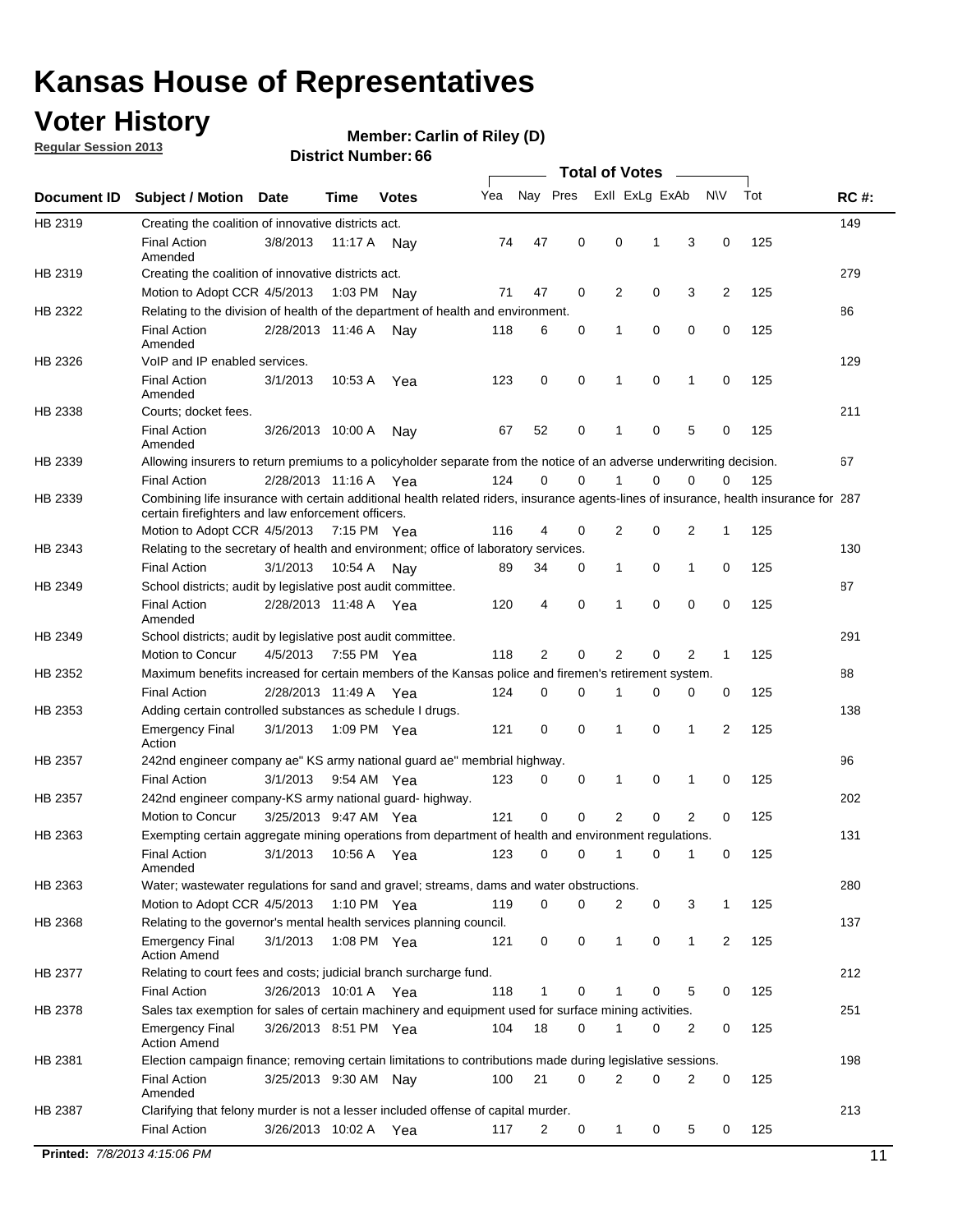### **Voter History**

**Member: Carlin of Riley (D)** 

**Regular Session 2013**

|                 |                                                                                                                                                                                                                                                  |                       |         | <b>DISTRICT MAILINGL.OO</b> |     |              |                         | Total of Votes – |   |                |     |     |             |
|-----------------|--------------------------------------------------------------------------------------------------------------------------------------------------------------------------------------------------------------------------------------------------|-----------------------|---------|-----------------------------|-----|--------------|-------------------------|------------------|---|----------------|-----|-----|-------------|
| Document ID     | <b>Subject / Motion</b>                                                                                                                                                                                                                          | <b>Date</b>           | Time    | <b>Votes</b>                | Yea |              | Nay Pres Exll ExLg ExAb |                  |   |                | N\V | Tot | <b>RC#:</b> |
| HB 2389         | Capital murder; notice of intent to seek the death penalty.                                                                                                                                                                                      |                       |         |                             |     |              |                         |                  |   |                |     |     | 214         |
|                 | <b>Final Action</b>                                                                                                                                                                                                                              | 3/26/2013 10:03 A     |         | Yea                         | 118 | 1            | 0                       | 1                | 0 | 5              | 0   | 125 |             |
| HB 2391         | School finance; amount of tax levy authorized to finance ancillary school facilities.                                                                                                                                                            |                       |         |                             |     |              |                         |                  |   |                |     |     | 237         |
|                 | <b>Emergency Final</b><br><b>Action Amend</b>                                                                                                                                                                                                    | 3/26/2013 8:30 PM Nay |         |                             | 64  | 57           | 0                       | 1                | 0 | $\overline{2}$ | 1   | 125 |             |
| HB 2391         | Senate Substitute for HB 2391 by Committee on Ways and Means - Creating the joint committee on uniform educational<br>standards oversight.                                                                                                       |                       |         |                             |     |              |                         |                  |   |                |     |     | 321         |
|                 | Sub Motion to Concur 6/1/2013                                                                                                                                                                                                                    |                       | 10:06 P | Nav                         | 55  | 58           | $\Omega$                | 0                | 0 | 6              | 6   | 125 |             |
| HB 2396         | Allowing the secretary of administration to identify state owned real property as surplus property and establishing an appeals 253<br>process of such identification; also amending procedures for the disposition of state surplus real estate. |                       |         |                             |     |              |                         |                  |   |                |     |     |             |
|                 | <b>Emergency Final</b><br><b>Action Amend</b>                                                                                                                                                                                                    | 3/26/2013 8:53 PM Yea |         |                             | 122 | 0            | 0                       |                  | 0 | 2              | 0   | 125 |             |
| HB 2403         | Issuing \$1,500,000,000 of pension obligation bonds to finance a portion of the unfunded actuarial liability of KPERS.                                                                                                                           |                       |         |                             |     |              |                         |                  |   |                |     |     | 236         |
|                 | <b>Final Action</b><br>Amended                                                                                                                                                                                                                   | 3/26/2013 8:29 PM Nay |         |                             | 73  | 49           | 0                       | 1                | 0 | $\overline{2}$ | 0   | 125 |             |
| <b>HCR 5014</b> | Urging approval of the Presidential Permit application allowing the construction and operation of the TransCanada Keystone<br>XL Pipeline.                                                                                                       |                       |         |                             |     |              |                         |                  |   |                |     |     | 215         |
|                 | <b>Final Action</b>                                                                                                                                                                                                                              | 3/26/2013 10:05 A     |         | Yea                         | 108 | 11           | 0                       |                  | 0 | 5              | 0   | 125 |             |
| HR 6004         | Rules of House of Representatives, permanent rules of the 2013-2014 biennium.                                                                                                                                                                    |                       |         |                             |     |              |                         |                  |   |                |     |     | 4           |
|                 | <b>Final Action</b><br>Amended                                                                                                                                                                                                                   | 1/28/2013 11:09 A     |         | Nay                         | 82  | 40           | $\Omega$                | 0                | 0 | 3              | 0   | 125 |             |
| SB <sub>1</sub> | Legislative Post Audit; periodic audits of the State treasurer and the pooled money investment board.                                                                                                                                            |                       |         |                             |     |              |                         |                  |   |                |     |     | 216         |
|                 | <b>Final Action</b><br>Amended                                                                                                                                                                                                                   | 3/26/2013 10:06 A     |         | Yea                         | 118 | 1            | $\Omega$                | 1                | 0 | 5              | 0   | 125 |             |
| <b>SB16</b>     | Kansas racketeer influenced and corrupt organization act, criminal street gangs.                                                                                                                                                                 |                       |         |                             |     |              |                         |                  |   |                |     |     | 217         |
|                 | <b>Final Action</b><br>Amended                                                                                                                                                                                                                   | 3/26/2013 10:12 A     |         | Nav                         | 74  | 45           | 0                       | $\mathbf{1}$     | 0 | 5              | 0   | 125 |             |
| SB 20           | Civil procedure; temporary restraining orders and poverty affidavits.                                                                                                                                                                            |                       |         |                             |     |              |                         |                  |   |                |     |     | 190         |
|                 | <b>Final Action</b><br>Amended                                                                                                                                                                                                                   | 3/22/2013 11:15 A     |         | Yea                         | 119 | 0            | 0                       | 2                | 0 | 3              | 1   | 125 |             |
| <b>SB 20</b>    | Civil procedure; temporary restraining orders and poverty affidavits.                                                                                                                                                                            |                       |         |                             |     |              |                         |                  |   |                |     |     | 304         |
|                 | Motion to adopt CCR 5/9/2013 2:21 PM Yea                                                                                                                                                                                                         |                       |         |                             | 119 | $\mathbf{1}$ | $\Omega$                |                  | 0 | 4              | 0   | 125 |             |
| SB 21           | Firearms; criminal possession of a firearm; expungement; personal and family protection act.                                                                                                                                                     |                       |         |                             |     |              |                         |                  |   |                |     |     | 255         |
|                 | <b>Emergency Final</b><br>Action                                                                                                                                                                                                                 | 3/26/2013 8:56 PM Yea |         |                             | 119 | 3            | 0                       | 1                | 0 | 2              | 0   | 125 |             |
| SB 23           | Continuation of statewide tax levy for public schools.                                                                                                                                                                                           |                       |         |                             |     |              |                         |                  |   |                |     |     | 243         |
|                 | <b>Emergency Final</b><br><b>Action Amend</b>                                                                                                                                                                                                    | 3/26/2013 8:38 PM Yea |         |                             | 122 | 0            | 0                       | 1                | 0 | 2              | 0   | 125 |             |
| SB 23           | School districts; sttewide tax levy for public schools; school finance amendments.                                                                                                                                                               |                       |         |                             |     |              |                         |                  |   |                |     |     | 296         |
|                 | Motion to Adopt CCR 4/5/2013                                                                                                                                                                                                                     |                       |         | 9:32 PM Yea                 | 119 | 1            | 0                       | 2                | 0 | 2              | 1   | 125 |             |
| SB 24           | Insurance - Risk-based capital requirements for property, casualty and life insurance companies.                                                                                                                                                 |                       |         |                             |     |              |                         |                  |   |                |     |     | 204         |
|                 | <b>Final Action</b>                                                                                                                                                                                                                              | 3/26/2013 9:50 AM Yea |         |                             | 119 | 0            | 0                       | 1                | 0 | 5              | 0   | 125 |             |
| <b>SB 25</b>    | Insurance-Risk-based capital requirements for health organizations.                                                                                                                                                                              |                       |         |                             |     |              |                         |                  |   |                |     |     | 205         |
|                 | <b>Final Action</b>                                                                                                                                                                                                                              | 3/26/2013 9:51 AM Yea |         |                             | 119 | 0            | 0                       | 1                | 0 | 5              | 0   | 125 |             |
| <b>SB 27</b>    | Eligibility of students under the military service scholarship program act.                                                                                                                                                                      |                       |         |                             |     |              |                         |                  |   |                |     |     | 166         |
|                 | <b>Final Action</b><br>Amended                                                                                                                                                                                                                   | 3/19/2013 10:35 A Yea |         |                             | 123 | 0            | 0                       |                  | 0 | 1              | 0   | 125 |             |
| SB 28           | Authorizing the division of emergency management within the adjutant general's department to accept certain real property.                                                                                                                       |                       |         |                             |     |              |                         |                  |   |                |     |     | 184         |
|                 | <b>Final Action</b>                                                                                                                                                                                                                              | 3/21/2013 11:22 A Yea |         |                             | 121 | 0            | 0                       | 1                | 0 | 3              | 0   | 125 |             |
| SB 37           | Kansas home inspectors professional competence and financial responsibility act.                                                                                                                                                                 |                       |         |                             |     |              |                         |                  |   |                |     |     | 218         |
|                 | <b>Final Action</b>                                                                                                                                                                                                                              | 3/26/2013 10:14 A Yea |         |                             | 102 | 17           | 0                       | 1                | 0 | 5              | 0   | 125 |             |
| SB 51           | Health insurance coverage for bankers association.                                                                                                                                                                                               |                       |         |                             |     |              |                         |                  |   |                |     |     | 189         |
|                 | <b>Final Action</b>                                                                                                                                                                                                                              | 3/22/2013 11:14 A Yea |         |                             | 119 | 0            | 0                       | 2                | 0 | 3              | 1   | 125 |             |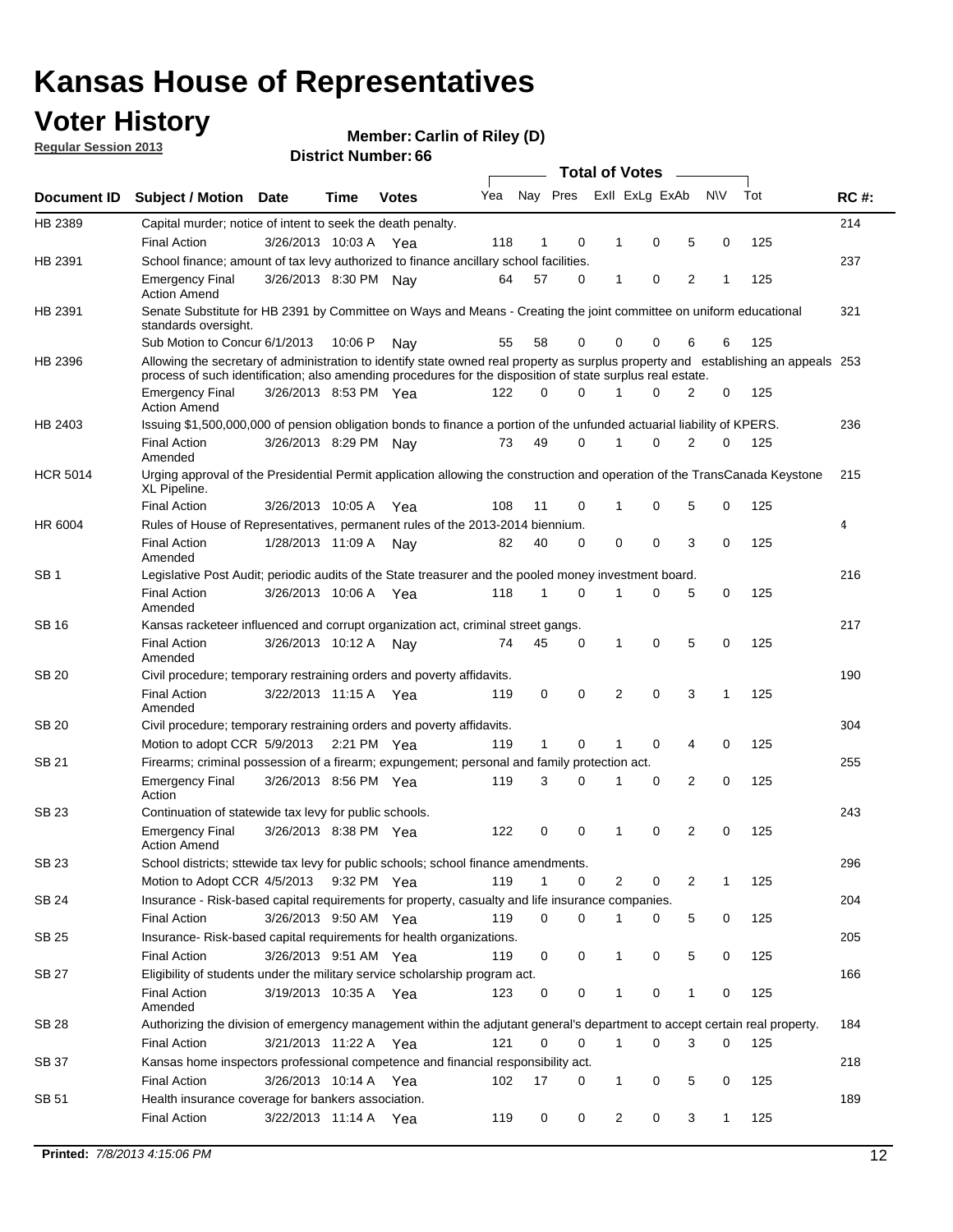### **Voter History**

**Member: Carlin of Riley (D)** 

**Regular Session 2013**

| Document ID  | <b>Subject / Motion Date</b>                                                                                                                                                                                                                                                                                                                                            |                       | Time          | <b>Votes</b> | Yea | Nay Pres |             | Exll ExLg ExAb |   |                | <b>NV</b> | Tot | <b>RC#:</b> |
|--------------|-------------------------------------------------------------------------------------------------------------------------------------------------------------------------------------------------------------------------------------------------------------------------------------------------------------------------------------------------------------------------|-----------------------|---------------|--------------|-----|----------|-------------|----------------|---|----------------|-----------|-----|-------------|
| SB 52        | Mortgage interest rate cap increase.                                                                                                                                                                                                                                                                                                                                    |                       |               |              |     |          |             |                |   |                |           |     | 238         |
|              | <b>Emergency Final</b><br>Action                                                                                                                                                                                                                                                                                                                                        | 3/26/2013 8:32 PM Yea |               |              | 120 | 2        | 0           | 1              | 0 | 2              | 0         | 125 |             |
| SB 56        | Transferring the recognition of county fair associations from the secretary of agriculture to the board of county<br>commissioners.                                                                                                                                                                                                                                     |                       |               |              |     |          |             |                |   |                |           |     | 191         |
|              | <b>Final Action</b><br>Amended                                                                                                                                                                                                                                                                                                                                          | 3/22/2013 11:21 A     |               | Yea          | 119 | 0        | 0           | 2              | 0 | 3              | 1         | 125 |             |
| <b>SB 57</b> | Substitute for SB 57 by Committee on Agriculture - Agriculture; powers and duties of the department of agriculture relating to<br>poultry improvement plan and domesticated deer.                                                                                                                                                                                       |                       |               |              |     |          |             |                |   |                |           |     | 192         |
|              | Final Action Sub Bill 3/22/2013 11:24 A Yea<br>Amended                                                                                                                                                                                                                                                                                                                  |                       |               |              | 79  | 40       | 0           | 2              | 0 | 3              | 1         | 125 |             |
| SB 57        | Substitute for SB 57 by Committee on Agriculture - Agriculture; powers and duties of the department of agriculture relating to<br>poultry improvement plan, stockyards and domesticated deer.                                                                                                                                                                           |                       |               |              |     |          |             |                |   |                |           |     | 262         |
|              | Motion to adopt CCR 4/4/2013                                                                                                                                                                                                                                                                                                                                            |                       | $2:18$ PM Yea |              | 80  | 42       | 0           |                | 0 | 2              | 0         | 125 |             |
| SB 58        | Sentencing for unlawful manufacturing of controlled substances.                                                                                                                                                                                                                                                                                                         |                       |               |              |     |          |             |                |   |                |           |     | 219         |
| <b>SB 59</b> | <b>Final Action</b><br>Attorney general; reward for information.                                                                                                                                                                                                                                                                                                        | 3/26/2013 10:15 A     |               | Yea          | 119 | 0        | 0           | 1              | 0 | 5              | 0         | 125 | 193         |
|              | <b>Final Action</b>                                                                                                                                                                                                                                                                                                                                                     | 3/22/2013 11:25 A     |               | Yea          | 119 | 0        | $\mathbf 0$ | 2              | 0 | 3              | 1         | 125 |             |
| SB 62        | Making gas pipeline safety terminology consistent with federal regulations.                                                                                                                                                                                                                                                                                             |                       |               |              |     |          |             |                |   |                |           |     | 163         |
|              | <b>Final Action</b>                                                                                                                                                                                                                                                                                                                                                     | 3/19/2013 10:32 A     |               | Yea          | 123 | 0        | 0           | 1              | 0 | 1              | 0         | 125 |             |
| SB 63        | Elections; voting crimes, penalties and prosecution.                                                                                                                                                                                                                                                                                                                    |                       |               |              |     |          |             |                |   |                |           |     | 246         |
|              | <b>Emergency Final</b><br><b>Action Amend</b>                                                                                                                                                                                                                                                                                                                           | 3/26/2013 8:42 PM Nay |               |              | 69  | 53       | 0           | 1              | 0 | $\overline{2}$ | 0         | 125 |             |
| SB 68        | Driver's license examinations; locations.                                                                                                                                                                                                                                                                                                                               |                       |               |              |     |          |             |                |   |                |           |     | 220         |
|              | <b>Final Action</b>                                                                                                                                                                                                                                                                                                                                                     | 3/26/2013 10:16 A     |               | Nay          | 116 | 3        | 0           | 1              | 0 | 5              | 0         | 125 |             |
| SB 69        | Motor vehicles; vehicle registration and license plates.                                                                                                                                                                                                                                                                                                                |                       |               |              |     |          |             |                |   |                |           |     | 167         |
|              | <b>Final Action</b>                                                                                                                                                                                                                                                                                                                                                     | 3/19/2013 10:37 A     |               | Yea          | 117 | 6        | 0           | 1              | 0 | 1              | 0         | 125 |             |
| SB 74        | Prison-made goods act; prohibiting prisoner production of manufactured or modular homes.                                                                                                                                                                                                                                                                                |                       |               |              |     |          |             |                |   |                |           |     | 221         |
|              | <b>Final Action</b>                                                                                                                                                                                                                                                                                                                                                     | 3/26/2013 10:19 A     |               | Nay          | 87  | 32       | 0           | 1              | 0 | 5              | 0         | 125 |             |
| SB 75        | Record requirements and civil penalties relating to sales of plastic bulk merchandise containers.                                                                                                                                                                                                                                                                       |                       |               |              |     |          |             |                |   |                |           |     | 222         |
|              | <b>Final Action</b>                                                                                                                                                                                                                                                                                                                                                     | 3/26/2013 10:21 A     |               | Yea          | 101 | 18       | 0           |                | 0 | 5              | 0         | 125 |             |
| SB 81        | Open records; requests for criminal justice information; restriction of certain officials' information from publicly accessible<br>records.                                                                                                                                                                                                                             |                       |               |              |     |          |             |                |   |                |           |     | 194         |
|              | <b>Final Action</b><br>Amended                                                                                                                                                                                                                                                                                                                                          | 3/22/2013 11:27 A     |               | Yea          | 119 | 0        | 0           | 2              | 0 | 3              | 1         | 125 |             |
| SB 83        | House Substitute for SB 83 by Committee on Taxation - Income tax deductions and modifications; severance tax; sales tax;<br>delinquent tax liabilities.                                                                                                                                                                                                                 |                       |               |              |     |          |             |                |   |                |           |     | 187         |
|              | Final Action Sub Bill 3/21/2013 11:30 A                                                                                                                                                                                                                                                                                                                                 |                       |               | Nav          | 96  | 25       | 0           | 1              | 0 | 3              | 0         | 125 |             |
| SB 83        | House Substitute for SB 83 by Committee on Taxation--Income tax deductions and modifications; severance tax; sales tax and 260<br>compensating use tax, preseumptions relating to nexus; property tax, exemptions, new automobile manufacturinge property;<br>taxation of watercraft; leased commercial and industrial property appeals; correction of clerical errors. |                       |               |              |     |          |             |                |   |                |           |     |             |
|              | Motion to adopt CCR 4/3/2013                                                                                                                                                                                                                                                                                                                                            |                       | 10:35 A Yea   |              | 104 | 15       | $\Omega$    | $\mathbf 1$    | 0 | 3              | 2         | 125 |             |
| SB 84        | House Substitute for SB 84 by Committee on Taxation - Reduction to state income tax rates based on selected actual state<br>general fund receipts computations; distribution of revenues from sales and compensating use tax; reduction of                                                                                                                              |                       |               |              |     |          |             |                |   |                |           |     | 188         |
|              | Final Action Sub Bill 3/21/2013 11:34 A Nay<br>Amended                                                                                                                                                                                                                                                                                                                  |                       |               |              | 82  | 39       | $\Omega$    |                | 0 | 3              | $\Omega$  | 125 |             |
| SB 84        | House Substitute for SB 84 -- Reduction to state income tax rates based on selected actual state general fund receipts<br>computations; reduction of itemized deductions.                                                                                                                                                                                               |                       |               |              |     |          |             |                |   |                |           |     | 317         |
|              | Motion to adopt CCR 5/28/2013 2:32 PM Nay                                                                                                                                                                                                                                                                                                                               |                       |               |              | 42  | 71       | 0           |                | 0 | 9              | 2         | 125 |             |
| SB 84        | House Substitute for SB 84 -- Reduction to state income tax rates based on selected actual state general fund receipts<br>computations; reduction of itemized deductions.                                                                                                                                                                                               |                       |               |              |     |          |             |                |   |                |           |     | 319         |
|              | Motion to adopt CCR 5/30/2013 9:14 PM Nav                                                                                                                                                                                                                                                                                                                               |                       |               |              | 18  | 94       | 0           |                | 0 | 9              | 3         | 125 |             |
| SB 85        | Motor vehicle insurance; providing proof of insurance by cellular phone or portable electronic device.<br><b>Final Action</b>                                                                                                                                                                                                                                           | 3/20/2013 10:25 A Yea |               |              | 123 | 0        | 0           |                | 0 | 1              | 0         | 125 | 175         |
|              |                                                                                                                                                                                                                                                                                                                                                                         |                       |               |              |     |          |             |                |   |                |           |     |             |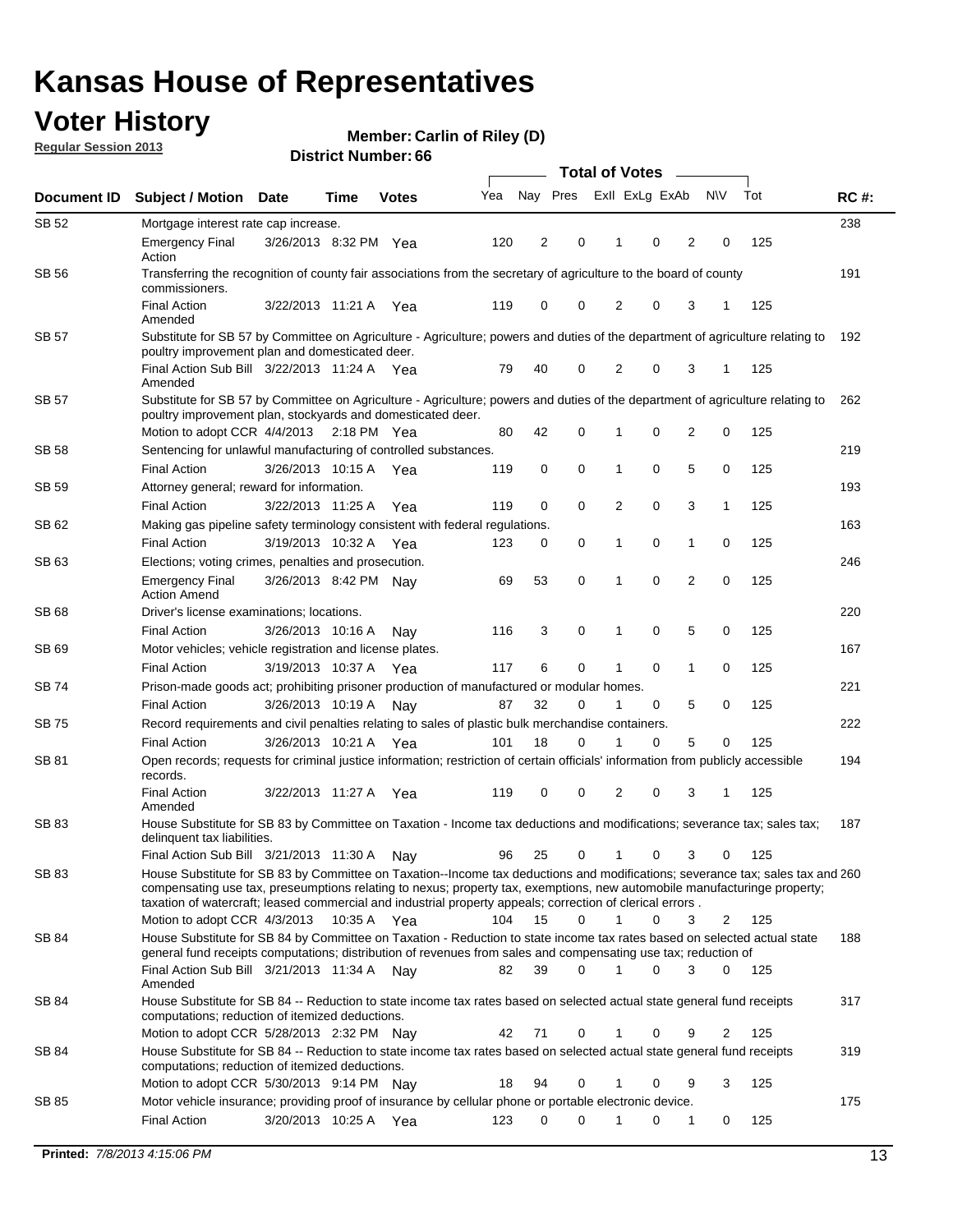### **Voter History**

**Regular Session 2013**

#### **Member: Carlin of Riley (D)**

|                    |                                                                                                       |                       |             |              |     | <b>Total of Votes</b> |              |  |                |                |                |              |     |             |
|--------------------|-------------------------------------------------------------------------------------------------------|-----------------------|-------------|--------------|-----|-----------------------|--------------|--|----------------|----------------|----------------|--------------|-----|-------------|
| <b>Document ID</b> | Subject / Motion Date                                                                                 |                       | <b>Time</b> | <b>Votes</b> | Yea | Nay Pres              |              |  |                | Exll ExLg ExAb |                | N\V          | Tot | <b>RC#:</b> |
| <b>SB 88</b>       | Increasing the children's advocacy center assessment fee.                                             |                       |             |              |     |                       |              |  |                |                |                |              |     | 223         |
|                    | <b>Final Action</b><br>Amended                                                                        | 3/26/2013 10:22 A     |             | Yea          | 118 | $\mathbf{1}$          | 0            |  | 1              | $\mathbf 0$    | 5              | 0            | 125 |             |
| SB 96              | Motor vehicles; counties with multiple registration facilities; additional registration fee.          |                       |             |              |     |                       |              |  |                |                |                |              |     | 224         |
|                    | <b>Final Action</b><br>Amended                                                                        | 3/26/2013 10:24 A     |             | Nav          | 106 | 12                    | $\Omega$     |  | 1              | 0              | 5              | 1            | 125 |             |
| <b>SB 96</b>       | Additional motor vehicle registration fees.                                                           |                       |             |              |     |                       |              |  |                |                |                |              |     | 263         |
|                    | Motion to adopt CCR 4/4/2013 2:21 PM                                                                  |                       |             | Nav          | 114 | 8                     | 0            |  | 1              | 0              | 2              | 0            | 125 |             |
| SB 102             | Requiring the state treasurer to provide a list of daily deposits to the secretary of administration. |                       |             |              |     |                       |              |  |                |                |                |              |     | 195         |
|                    | <b>Final Action</b><br>Amended                                                                        | 3/22/2013 11:28 A     |             | Yea          | 119 | 0                     | 0            |  | 2              | 0              | 3              | 1            | 125 |             |
| SB 102             | Enacting the second amendment protection act.                                                         |                       |             |              |     |                       |              |  |                |                |                |              |     | 295         |
|                    | Motion to Adopt CCR 4/5/2013 9:20 PM Nay                                                              |                       |             |              | 96  | 24                    | 0            |  | $\overline{2}$ | 0              | $\overline{2}$ | $\mathbf{1}$ | 125 |             |
| SB 111             | Establishing Native American legislative day at the capitol; awarding of high school diplomas.        |                       |             |              |     |                       |              |  |                |                |                |              | 245 |             |
|                    | <b>Emergency Final</b><br><b>Action Amend</b>                                                         | 3/26/2013 8:41 PM Yea |             |              | 122 | 0                     | $\Omega$     |  |                | 0              | 2              | $\mathbf 0$  | 125 |             |
| <b>SB 113</b>      | Credit unions; changes in certain loan limitations.                                                   |                       |             |              |     |                       |              |  |                |                |                |              |     | 234         |
|                    | <b>Emergency Final</b><br>Action                                                                      | 3/26/2013 8:25 PM Yea |             |              | 122 | 0                     | 0            |  | 1              | 0              | $\overline{2}$ | 0            | 125 |             |
| <b>SB 118</b>      | Relating to law enforcement reporting and investigation of missing persons.                           |                       |             |              |     |                       |              |  |                |                |                |              |     | 225         |
|                    | <b>Final Action</b>                                                                                   | 3/26/2013 10:25 A     |             | Yea          | 119 | 0                     | 0            |  | 1              | 0              | 5              | 0            | 125 |             |
| SB 120             | Enacting the Kansas farmers' market promotion act.                                                    |                       |             |              |     |                       |              |  |                |                |                |              |     | 196         |
|                    | <b>Final Action</b><br>Amended                                                                        | 3/22/2013 11:31 A     |             | Nav          | 68  | 51                    | 0            |  | 2              | $\mathbf 0$    | 3              | 1            | 125 |             |
| SB 122             | Kansas administrative procedure act; service of order or notice.                                      |                       |             |              |     |                       |              |  |                |                |                |              |     | 226         |
|                    | <b>Final Action</b><br>Amended                                                                        | 3/26/2013 10:26 A     |             | Yea          | 119 | 0                     | 0            |  | 1              | $\mathbf 0$    | 5              | 0            | 125 |             |
| SB 122             | Elections; unauthorized voting disclosures.                                                           |                       |             |              |     |                       |              |  |                |                |                |              |     | 286         |
|                    | Motion to Adopt CCR 4/5/2013                                                                          |                       | 6:23 PM     | Nay          | 89  | 31                    | 0            |  | 2              | 0              | 2              | 1            | 125 |             |
| SB 124             | Amending the Kansas restraint of trade act.                                                           |                       |             |              |     |                       |              |  |                |                |                |              |     | 227         |
|                    | <b>Final Action</b><br>Amended                                                                        | 3/26/2013 10:27 A     |             | Yea          | 116 | $\overline{2}$        | 1            |  | 1              | $\mathbf 0$    | 5              | $\mathbf 0$  | 125 |             |
| SB 124             | Amending the Kansas restraint of trade act.                                                           |                       |             |              |     |                       |              |  |                |                |                |              |     | 273         |
|                    | Motion to Adopt CCR 4/5/2013                                                                          |                       | 11:06 A     | Yea          | 97  | 23                    | 0            |  | 2              | 0              | 2              | $\mathbf{1}$ | 125 |             |
| SB 128             | Career technical education incentive program amendments.                                              |                       |             |              |     |                       |              |  |                |                |                |              |     | 168         |
|                    | <b>Final Action</b><br>Amended                                                                        | 3/19/2013 10:39 A     |             | Yea          | 123 | 0                     | 0            |  | 1              | 0              | 1              | 0            | 125 |             |
| SB 129             | Bank commissioner; certain fees and hearing costs.                                                    |                       |             |              |     |                       |              |  |                |                |                |              |     | 254         |
|                    | Emergency Final<br><b>Action Amend</b>                                                                | 3/26/2013 8:55 PM Yea |             |              | 110 | 12                    | 0            |  | $\mathbf 1$    | 0              | 2              | 0            | 125 |             |
| <b>SB 129</b>      | Mortgage interest rate cap increase.                                                                  |                       |             |              |     |                       |              |  |                |                |                |              |     | 272         |
|                    | Motion to Adopt CCR 4/5/2013                                                                          |                       | 10:42 A     | Yea          | 121 | 0                     | 0            |  | 2              | $\mathbf 0$    | 2              | 0            | 125 |             |
| SB 135             | Transferring boiler inspection duties from the department of labor to the state fire marshal.         |                       |             |              |     |                       |              |  |                |                |                |              |     | 228         |
|                    | <b>Final Action</b>                                                                                   | 3/26/2013 10:28 A Yea |             |              | 114 | 5                     | 0            |  | 1              | 0              | 5              | 0            | 125 |             |
| SB 136             | Providing veterans designation on driver's licenses and nondriver identification cards.               |                       |             |              |     |                       |              |  |                |                |                |              |     | 244         |
|                    | <b>Emergency Final</b><br><b>Action Amend</b>                                                         | 3/26/2013 8:39 PM Yea |             |              | 119 | 3                     | 0            |  | 1              | 0              | 2              | 0            | 125 |             |
| SB 139             | Kansas money transmitter act.                                                                         |                       |             |              |     |                       |              |  |                |                |                |              |     | 229         |
|                    | <b>Final Action</b>                                                                                   | 3/26/2013 10:30 A Yea |             |              | 117 | 1                     | $\mathbf{1}$ |  | $\mathbf{1}$   | $\mathbf 0$    | 5              | 0            | 125 |             |
| SB 142             | Abortion; concerning civil actions related to abortion.                                               |                       |             |              |     |                       |              |  |                |                |                |              |     | 241         |
|                    | Emergency Final<br>Action                                                                             | 3/26/2013 8:36 PM Nay |             |              | 89  | 33                    | 0            |  | $\mathbf{1}$   | 0              | $\overline{2}$ | 0            | 125 |             |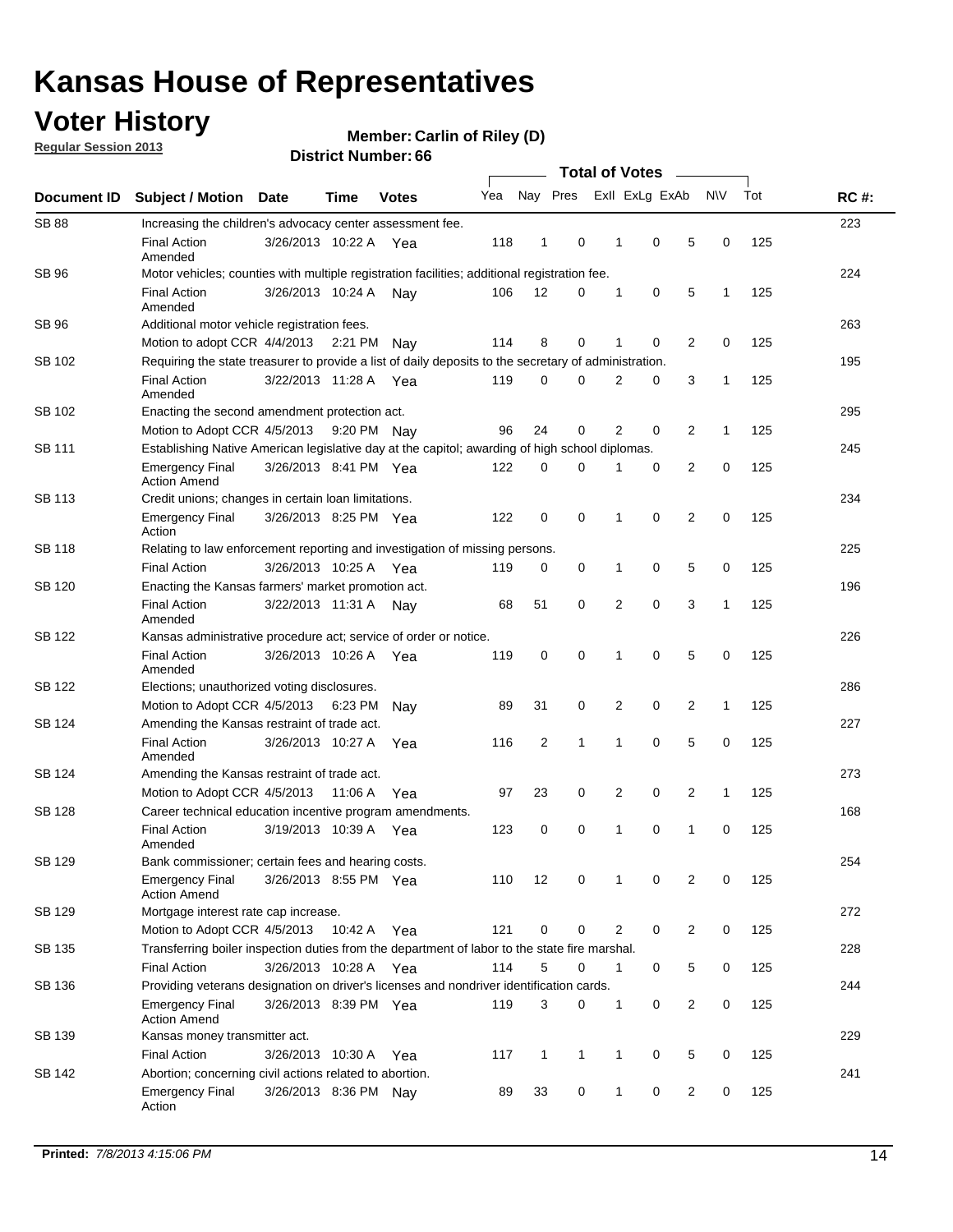### **Voter History**

**Member: Carlin of Riley (D)** 

**Regular Session 2013**

| Document ID     |                                                                                                                                                                                                       |                                                                                                                                                                         |             |              |     |          | <b>Total of Votes</b> |   |                | $\sim$         |           |     | <b>RC#:</b> |
|-----------------|-------------------------------------------------------------------------------------------------------------------------------------------------------------------------------------------------------|-------------------------------------------------------------------------------------------------------------------------------------------------------------------------|-------------|--------------|-----|----------|-----------------------|---|----------------|----------------|-----------|-----|-------------|
|                 | <b>Subject / Motion Date</b>                                                                                                                                                                          |                                                                                                                                                                         | Time        | <b>Votes</b> | Yea | Nay Pres |                       |   | Exll ExLg ExAb |                | <b>NV</b> | Tot |             |
| SB 149          | Drug screening for recipients of cash assistance and unemployment benefits.                                                                                                                           |                                                                                                                                                                         |             |              |     |          |                       |   |                |                |           |     |             |
|                 | <b>Emergency Final</b><br><b>Action Amend</b>                                                                                                                                                         | 3/26/2013 8:33 PM Nav                                                                                                                                                   |             |              | 106 | 16       | 0                     | 1 | 0              | 2              | 0         | 125 |             |
| SB 164          | Relating to the director of vehicles regulating providers of motor vehicle functions.                                                                                                                 |                                                                                                                                                                         |             |              |     |          |                       |   |                |                |           |     | 247         |
|                 | <b>Emergency Final</b><br><b>Action Amend</b>                                                                                                                                                         | 3/26/2013 8:43 PM Yea                                                                                                                                                   |             |              | 117 | 5        | 0                     | 1 | 0              | 2              | 0         | 125 |             |
| SB 164          | Relating to the director of vehicles regulating providers of motor vehicle functions.                                                                                                                 |                                                                                                                                                                         |             |              |     |          |                       |   |                |                |           |     | 268         |
|                 | Motion to adopt CCR 4/4/2013                                                                                                                                                                          |                                                                                                                                                                         | 5:32 PM Yea |              | 111 | 9        | 0                     | 1 | 0              | 2              | 2         | 125 |             |
| SB 166          | Insurers supervision, rehabilitation and liquidation act; derivatives.                                                                                                                                |                                                                                                                                                                         |             |              |     |          |                       |   |                |                |           |     | 206         |
|                 | <b>Final Action</b>                                                                                                                                                                                   | 3/26/2013 9:52 AM Yea                                                                                                                                                   |             |              | 119 | 0        | 0                     | 1 | 0              | 5              | 0         | 125 |             |
| SB 168          | Limiting nuisance actions against certain agricultural activities.                                                                                                                                    |                                                                                                                                                                         |             |              |     |          |                       |   |                |                |           |     | 169         |
|                 | <b>Final Action</b><br>Amended                                                                                                                                                                        | 3/19/2013 10:40 A Yea                                                                                                                                                   |             |              | 111 | 12       | 0                     | 1 | 0              | 1              | 0         | 125 |             |
| SB 168          | Limiting nuisance actions against certain agricultural activities.                                                                                                                                    |                                                                                                                                                                         |             |              |     |          |                       |   |                |                |           |     | 264         |
|                 | Motion to adopt CCR 4/4/2013                                                                                                                                                                          |                                                                                                                                                                         |             | 2:30 PM Yea  | 110 | 12       | 0                     | 1 | 0              | 2              | 0         | 125 |             |
| <b>SB 171</b>   | School districts; amendments to Kansas uniform financial accounting and reporting act.                                                                                                                |                                                                                                                                                                         |             |              |     |          |                       |   |                |                |           |     | 248         |
|                 | <b>Emergency Final</b><br><b>Action Amend</b>                                                                                                                                                         | 3/26/2013 8:44 PM Yea                                                                                                                                                   |             |              | 122 | 0        | 0                     | 1 | 0              | 2              | 0         | 125 |             |
| SB 171          | School districts; amendments to Kansas uniform financial accounting and reporting act.                                                                                                                |                                                                                                                                                                         |             |              |     |          |                       |   |                |                |           |     | 285         |
|                 | Motion to Adopt CCR 4/5/2013 6:19 PM Nay                                                                                                                                                              |                                                                                                                                                                         |             |              | 63  | 57       | 0                     | 2 | 0              | 2              | 1         |     |             |
| SB 171          | Appropriations for FY 2013, FY 2014, FY 2015, FY 2016, FY 2017 and FY 2018 for various state agencies; capital<br>improvement projects; claims against the state.                                     |                                                                                                                                                                         |             |              |     |          |                       |   |                |                |           | 320 |             |
|                 | Motion to adopt CCR 6/1/2013 4:30 PM Nay                                                                                                                                                              |                                                                                                                                                                         |             |              | 63  | 51       | 0                     | 0 | 0              | 8              | 3         | 125 |             |
| SB 187          |                                                                                                                                                                                                       | Establishing the workers compensation and employment security boards nominating committee; administrative law judge<br>appointment; workers compensation appeals board. |             |              |     |          |                       |   |                |                |           |     |             |
|                 | <b>Emergency Final</b><br><b>Action Amend</b>                                                                                                                                                         | 3/26/2013 8:37 PM Nay                                                                                                                                                   |             |              | 88  | 34       | 0                     | 1 | 0              | 2              | 0         | 125 |             |
| SB 187          | Amending workers compensation law provisions; establishing the workers compensation and employment security boards<br>nominating committee; notice requirements; workplace health and safety program. |                                                                                                                                                                         |             |              |     |          |                       |   |                |                |           |     | 274         |
|                 | Motion to Adopt CCR 4/5/2013 11:26 A Nay                                                                                                                                                              |                                                                                                                                                                         |             |              | 89  | 31       | 0                     | 2 | 0              | 3              | 0         | 125 |             |
| SB 199          | University of Kansas medical center; midwest center for stem cell therapy.                                                                                                                            |                                                                                                                                                                         |             |              |     |          |                       |   |                |                |           |     | 235         |
|                 | <b>Emergency Final</b><br><b>Action Amend</b>                                                                                                                                                         | 3/26/2013 8:26 PM Nav                                                                                                                                                   |             |              | 90  | 32       | 0                     | 1 | 0              | 2              | 0         | 125 |             |
| SB 199          | Health care; stem cell therapy and unused medications.                                                                                                                                                |                                                                                                                                                                         |             |              |     |          |                       |   |                |                |           |     | 290         |
|                 | Motion to Adopt CCR 4/5/2013                                                                                                                                                                          |                                                                                                                                                                         | 7:52 PM Nay |              | 90  | 30       | 0                     | 2 | 0              | $\overline{2}$ | 1         | 125 |             |
| SB 216          | Allowing a public building commission to acquire land for a municipal university similar to what such commission is currently<br>allowed to do for any state university.                              |                                                                                                                                                                         |             |              |     |          |                       |   |                |                |           |     | 185         |
|                 | <b>Final Action</b>                                                                                                                                                                                   | 3/21/2013 11:23 A                                                                                                                                                       |             | Yea          | 121 | 0        | 0                     | 1 | 0              | 3              | 0         | 125 |             |
| SB 246          | Reconciling amendments to certain statutes.                                                                                                                                                           |                                                                                                                                                                         |             |              |     |          |                       |   |                |                |           |     | 315         |
|                 | <b>Emergency Final</b><br>Action                                                                                                                                                                      | 5/23/2013 2:14 PM Yea                                                                                                                                                   |             |              | 111 | 0        | 0                     | 1 | 0              | 8              | 5         | 125 |             |
| <b>SCR 1604</b> | Joint rules for the Senate and House of Representatives, 2013-2014.                                                                                                                                   |                                                                                                                                                                         |             |              |     |          |                       |   |                |                |           |     | 5           |
|                 | <b>Final Action</b><br>Amended                                                                                                                                                                        | 1/28/2013 11:12 A Nay                                                                                                                                                   |             |              | 81  | 41       | 0                     | 0 | 0              | 3              | 0         | 125 |             |
| <b>SCR 1606</b> |                                                                                                                                                                                                       | Honoring pregnancy maintenance resource centers.                                                                                                                        |             |              |     |          |                       |   |                |                |           |     | 240         |
|                 | <b>Emergency Final</b><br>Action                                                                                                                                                                      | 3/26/2013 8:34 PM Yea                                                                                                                                                   |             |              | 122 | 0        | 0                     | 1 | 0              | 2              | 0         | 125 |             |